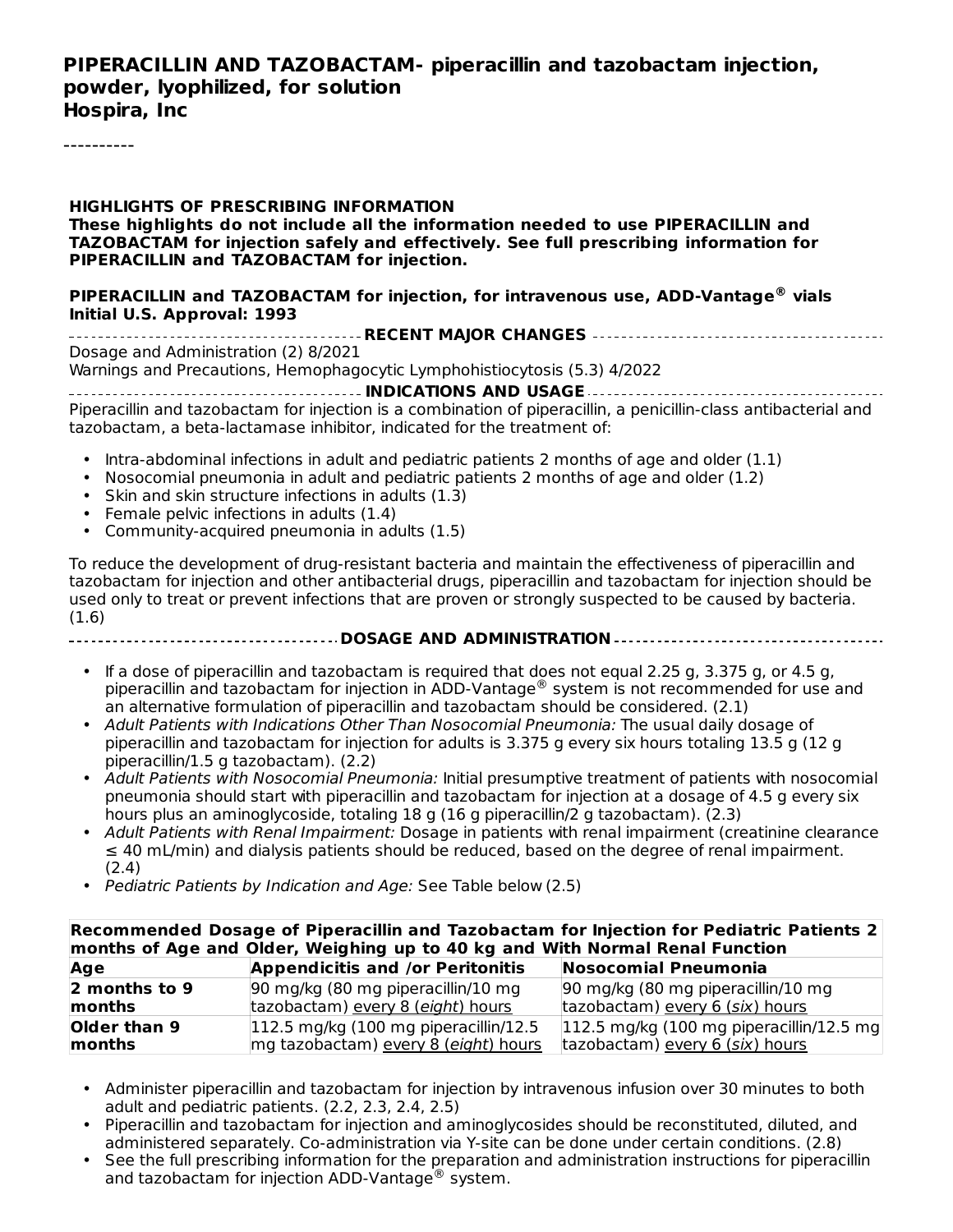#### **DOSAGE FORMS AND STRENGTHS** Piperacillin and tazobactam for injection: 2.25 g, 3.375 g, and 4.5 g lyophilized powder for reconstitution in  $ADD-V$ antage $^{\circledR}$  vials. (3)

**CONTRAINDICATIONS** Patients with a history of allergic reactions to any of the penicillins, cephalosporins, or beta-lactamase inhibitors. (4)

**WARNINGS AND PRECAUTIONS**

- Serious hypersensitivity reactions (anaphylactic/anaphylactoid) reactions have been reported in patients receiving piperacillin and tazobactam for injection. Discontinue piperacillin and tazobactam for injection if a reaction occurs. (5.1)
- Piperacillin and tazobactam for injection may cause severe cutaneous adverse reactions, such as Stevens-Johnson syndrome, toxic epidermal necrolysis, drug reaction with eosinophilia and systemic symptoms, and acute generalized exanthematous pustulosis. Discontinue piperacillin and tazobactam for injection for progressive rashes. (5.2)
- Hemophagocytic lymphohistiocytosis (HLH) has been reported with the use of piperacillin and tazobactam for injection. If HLH is suspected, discontinue piperacillin and tazobactam for injection immediately. (5.3)
- Hematological effects (including bleeding, leukopenia and neutropenia) have occurred. Monitor hematologic tests during prolonged therapy. (5.4)
- As with other penicillins, piperacillin and tazobactam for injection may cause neuromuscular excitability or seizures. Patients receiving higher doses, especially in the presence of renal impairment may be at greater risk. Closely monitor patients with renal impairment or seizure disorders for signs and symptoms of neuromuscular excitability or seizures. (5.5)
- Nephrotoxicity in critically ill patients has been observed; the use of piperacillin and tazobactam for injection was found to be an independent risk factor for renal failure and was associated with delayed recovery of renal function as compared to other beta-lactam antibacterial drugs in a randomized, multicenter, controlled trial in critically ill patients. Based on this study, alternative treatment options should be considered in the critically ill population. If alternative treatment options are inadequate or unavailable, monitor renal function during treatment with Piperacillin and tazobactam for injection. (5.6)
- Clostridioides difficile associated diarrhea: evaluate patients if diarrhea occurs. (5.8)

#### **ADVERSE REACTIONS**

The most common adverse reactions (incidence >5%) are diarrhea, constipation, nausea, headache and insomnia. (6.1)

To report SUSPECTED ADVERSE REACTIONS, contact Hospira Inc. at 1-800-441-4100 or FDA at 1-800- FDA-1088 or www.fda.gov/medwatch.

- **DRUG INTERACTIONS**
	- Piperacillin and tazobactam for injection administration can significantly reduce tobramycin concentrations in hemodialysis patients. Monitor tobramycin concentrations in these patients. (7.1)
	- Probenecid prolongs the half-lives of piperacillin and tazobactam and should not be co-administered with piperacillin and tazobactam for injection unless the benefit outweighs the risk. (7.2)
	- Co-administration of piperacillin and tazobactam with vancomycin may increase the incidence of acute kidney injury. Monitor kidney function in patients receiving piperacillin and tazobactam and vancomycin. (7.3)
	- Monitor coagulation parameters in patients receiving piperacillin and tazobactam for injection and heparin or oral anticoagulants. (7.4)
	- Piperacillin and tazobactam for injection may prolong the neuromuscular blockade of vecuronium and other non-depolarizing neuromuscular blockers. Monitor for adverse reactions related to neuromuscular blockade. (7.5)

**USE IN SPECIFIC POPULATIONS**

Dosage in patients with renal impairment (creatinine clearance  $\leq 40$  mL/min) should be reduced based on the degree of renal impairment. (2.4, 8.6)

#### **See 17 for PATIENT COUNSELING INFORMATION.**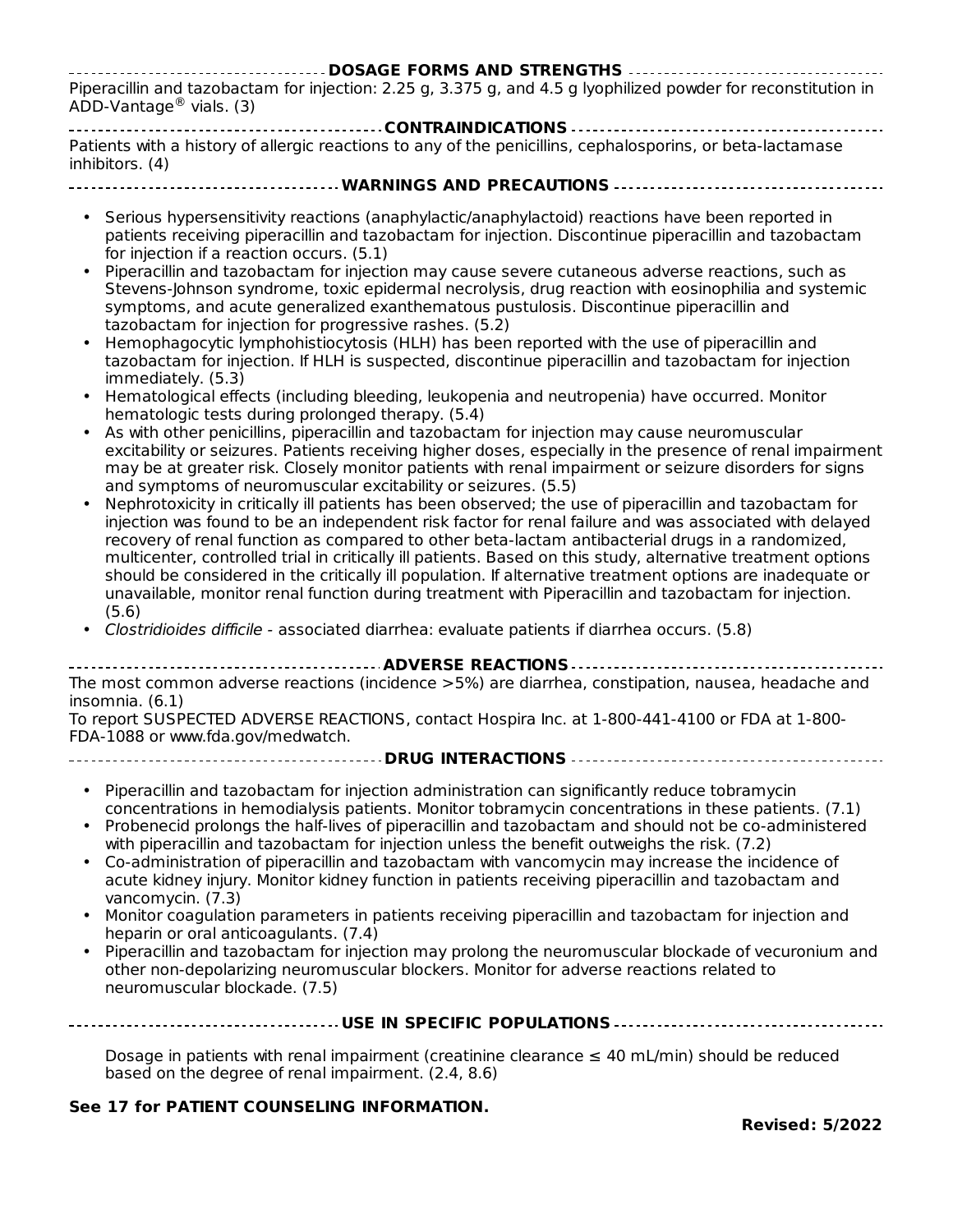### **FULL PRESCRIBING INFORMATION: CONTENTS\***

#### **1 INDICATIONS AND USAGE**

- 1.1 Intra-abdominal Infections
- 1.2 Nosocomial Pneumonia
- 1.3 Skin and Skin Structure Infections
- 1.4 Female Pelvic Infections
- 1.5 Community-acquired Pneumonia
- 1.6 Usage

# **2 DOSAGE AND ADMINISTRATION**

- 2.1 Important Administration Instructions
- 2.2 Dosage in Adult Patients with Indications Other Than Nosocomial Pneumonia
- 2.3 Dosage in Adult Patients with Nosocomial Pneumonia
- 2.4 Dosage in Adult Patients with Renal Impairment

2.5 Dosage in Pediatric Patients with Appendicitis/Peritonitis or Nosocomial Pneumonia

- 2.6 Directions for Reconstitution and Dilution for Use
- 2.7 Instructions for Use of the ADD-Vantage $^{\circledR}$  System
- 2.8 Compatibility with Aminoglycosides

# **3 DOSAGE FORMS AND STRENGTHS**

### **4 CONTRAINDICATIONS**

# **5 WARNINGS AND PRECAUTIONS**

- 5.1 Hypersensitivity Adverse Reactions
- 5.2 Severe Cutaneous Adverse Reactions
- 5.3 Hemophagocytic Lymphohistiocytosis
- 5.4 Hematologic Adverse Reactions
- 5.5 Central Nervous System Adverse Reactions
- 5.6 Nephrotoxicity in Critically ill Patients
- 5.7 Electrolyte Effects
- 5.8 Clostridioides difficile Associated Diarrhea
- 5.9 Development of Drug-Resistant Bacteria

# **6 ADVERSE REACTIONS**

- 6.1 Clinical Trials Experience
- 6.2 Post-Marketing Experience
- 6.3 Additional Experience with Piperacillin

# **7 DRUG INTERACTIONS**

- 7.1 Aminoglycosides
- 7.2 Probenecid
- 7.3 Vancomycin
- 7.4 Anticoagulants
- 7.5 Vecuronium
- 7.6 Methotrexate
- 7.7 Effects on Laboratory Tests

# **8 USE IN SPECIFIC POPULATIONS**

- 8.1 Pregnancy
- 8.2 Lactation
- 8.4 Pediatric Use
- 8.5 Geriatric Use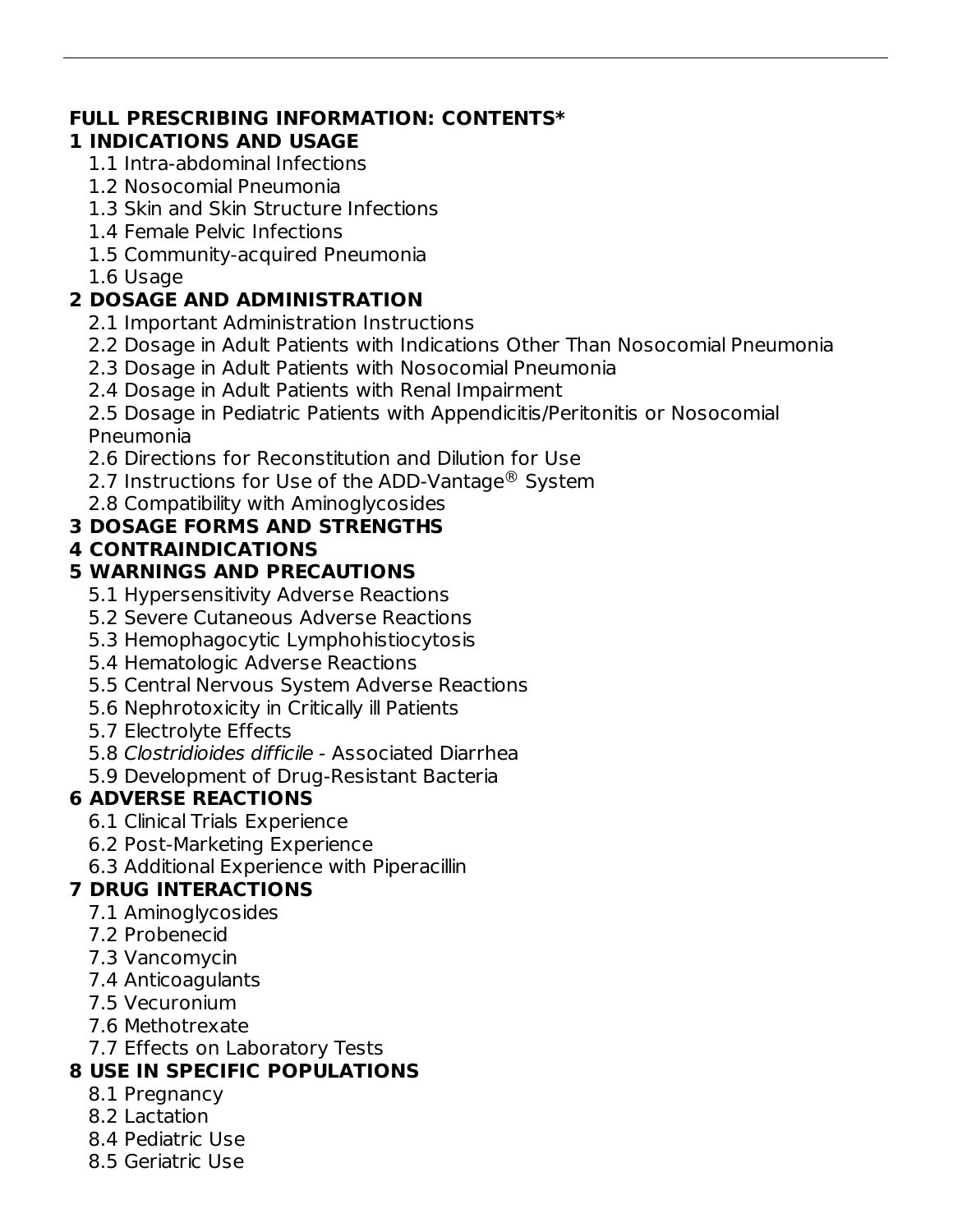- 8.6 Renal Impairment
- 8.7 Hepatic Impairment
- 8.8 Patients with Cystic Fibrosis

### **10 OVERDOSAGE**

#### **11 DESCRIPTION**

### **12 CLINICAL PHARMACOLOGY**

- 12.1 Mechanism of Action
- 12.2 Pharmacodynamics
- 12.3 Pharmacokinetics
- 12.4 Microbiology

### **13 NONCLINICAL TOXICOLOGY**

13.1 Carcinogenesis, Mutagenesis, Impairment of Fertility

**15 REFERENCES**

### **16 HOW SUPPLIED/STORAGE AND HANDLING**

#### **17 PATIENT COUNSELING INFORMATION**

 $\ast$  Sections or subsections omitted from the full prescribing information are not listed.

# **FULL PRESCRIBING INFORMATION**

# **1 INDICATIONS AND USAGE**

# **1.1 Intra-abdominal Infections**

Piperacillin and tazobactam for injection is indicated in adults and pediatric patients (2 months of age and older) for the treatment of appendicitis (complicated by rupture or abscess) and peritonitis caused by beta-lactamase producing isolates of Escherichia coli or the following members of the Bacteroides fragilis group: B. fragilis, B. ovatus, B. thetaiotaomicron, or B. vulgatus.

# **1.2 Nosocomial Pneumonia**

Piperacillin and tazobactam for injection is indicated in adults and pediatric patients (2 months of age and older) for the treatment of nosocomial pneumonia (moderate to severe) caused by beta-lactamase producing isolates of Staphylococcus aureus and by piperacillin/tazobactam-susceptible Acinetobacter baumannii, Haemophilus influenzae, Klebsiella pneumoniae, and Pseudomonas aeruginosa (Nosocomial pneumonia caused by P. aeruginosa should be treated in combination with an aminoglycoside) [see Dosage and Administration (2)].

# **1.3 Skin and Skin Structure Infections**

Piperacillin and tazobactam for injection is indicated in adults for the treatment of uncomplicated and complicated skin and skin structure infections, including cellulitis, cutaneous abscesses and ischemic/diabetic foot infections caused by beta-lactamase producing isolates of Staphylococcus aureus.

# **1.4 Female Pelvic Infections**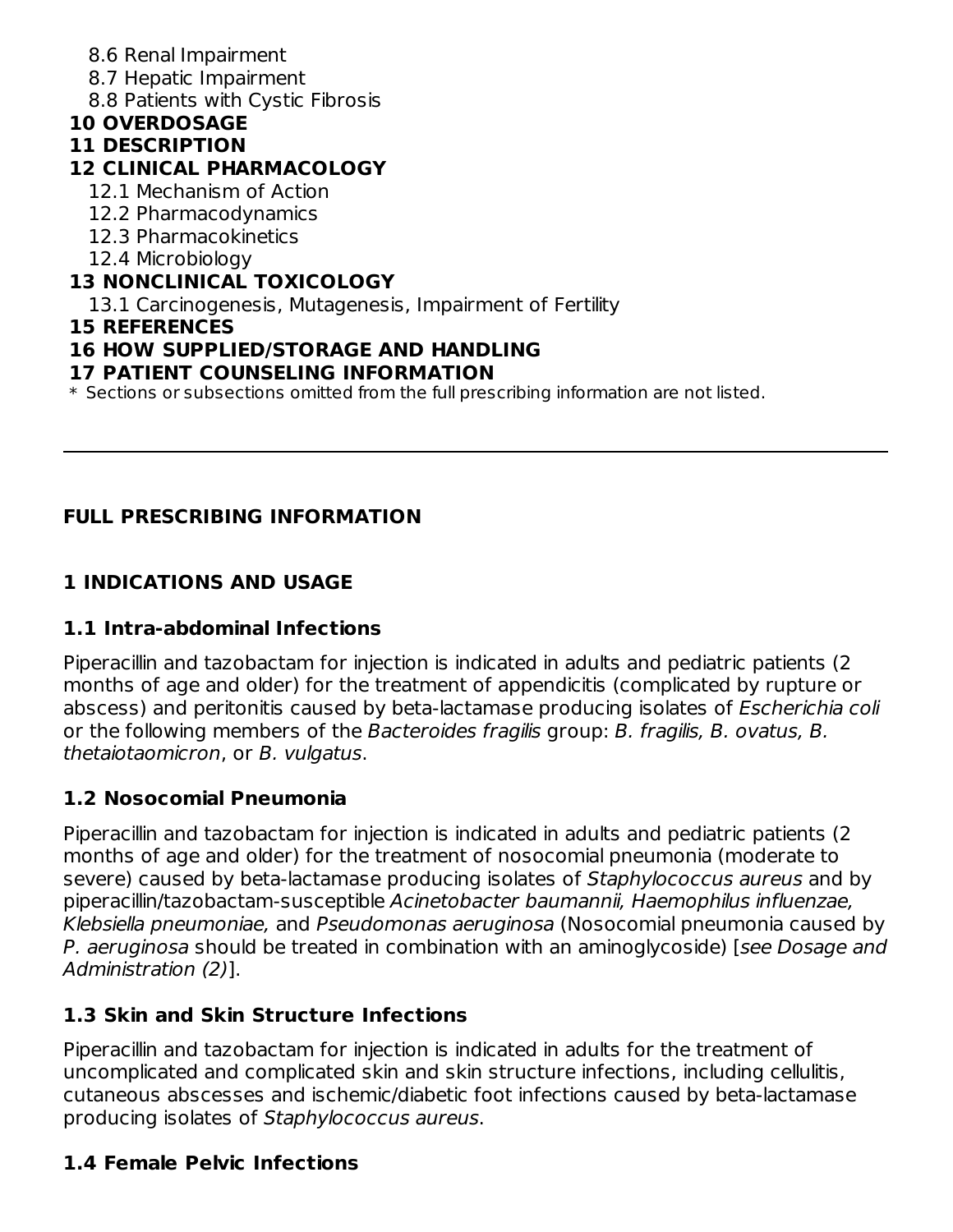Piperacillin and tazobactam for injection is indicated in adults for the treatment of postpartum endometritis or pelvic inflammatory disease caused by beta-lactamase producing isolates of Escherichia coli.

### **1.5 Community-acquired Pneumonia**

Piperacillin and tazobactam for injection is indicated in adults for the treatment of community-acquired pneumonia (moderate severity only) caused by beta-lactamase producing isolates of Haemophilus influenzae.

# **1.6 Usage**

To reduce the development of drug-resistant bacteria and maintain the effectiveness of piperacillin and tazobactam for injection and other antibacterial drugs, piperacillin and tazobactam for injection should be used only to treat or prevent infections that are proven or strongly suspected to be caused by bacteria. When culture and susceptibility information are available, they should be considered in selecting or modifying antibacterial therapy. In the absence of such data, local epidemiology and susceptibility patterns may contribute to the empiric selection of therapy.

# **2 DOSAGE AND ADMINISTRATION**

# **2.1 Important Administration Instructions**

If a dose of piperacillin and tazobactam is required that does not equal 2.25 g, 3.375 g, or 4.5 g, piperacillin and tazobactam for injection in ADD-Vantage $^\circledR$  system is not recommended for use and an alternative formulation of piperacillin and tazobactam should be considered.

#### **2.2 Dosage in Adult Patients with Indications Other Than Nosocomial Pneumonia**

The usual total daily dosage of piperacillin and tazobactam for injection for adult patients with indications other than nosocomial pneumonia is 3.375 g every six hours [totaling 13.5 g (12 g piperacillin/1.5 g tazobactam)], to be administered by intravenous infusion over 30 minutes. The usual duration of piperacillin and tazobactam for injection treatment is from 7 to 10 days.

# **2.3 Dosage in Adult Patients with Nosocomial Pneumonia**

Initial presumptive treatment of adult patients with nosocomial pneumonia should start with piperacillin and tazobactam for injection at a dosage of 4.5 g every six hours plus an aminoglycoside, [totaling 18 g (16 g piperacillin/2 g tazobactam)], administered by intravenous infusion over 30 minutes. The recommended duration of piperacillin and tazobactam for injection treatment for nosocomial pneumonia is 7 to 14 days. Treatment with the aminoglycoside should be continued in patients from whom P. aeruginosa is isolated.

# **2.4 Dosage in Adult Patients with Renal Impairment**

In adult patients with renal impairment (creatinine clearance  $\leq 40$  mL/min) and dialysis patients (hemodialysis and CAPD), the intravenous dose of piperacillin and tazobactam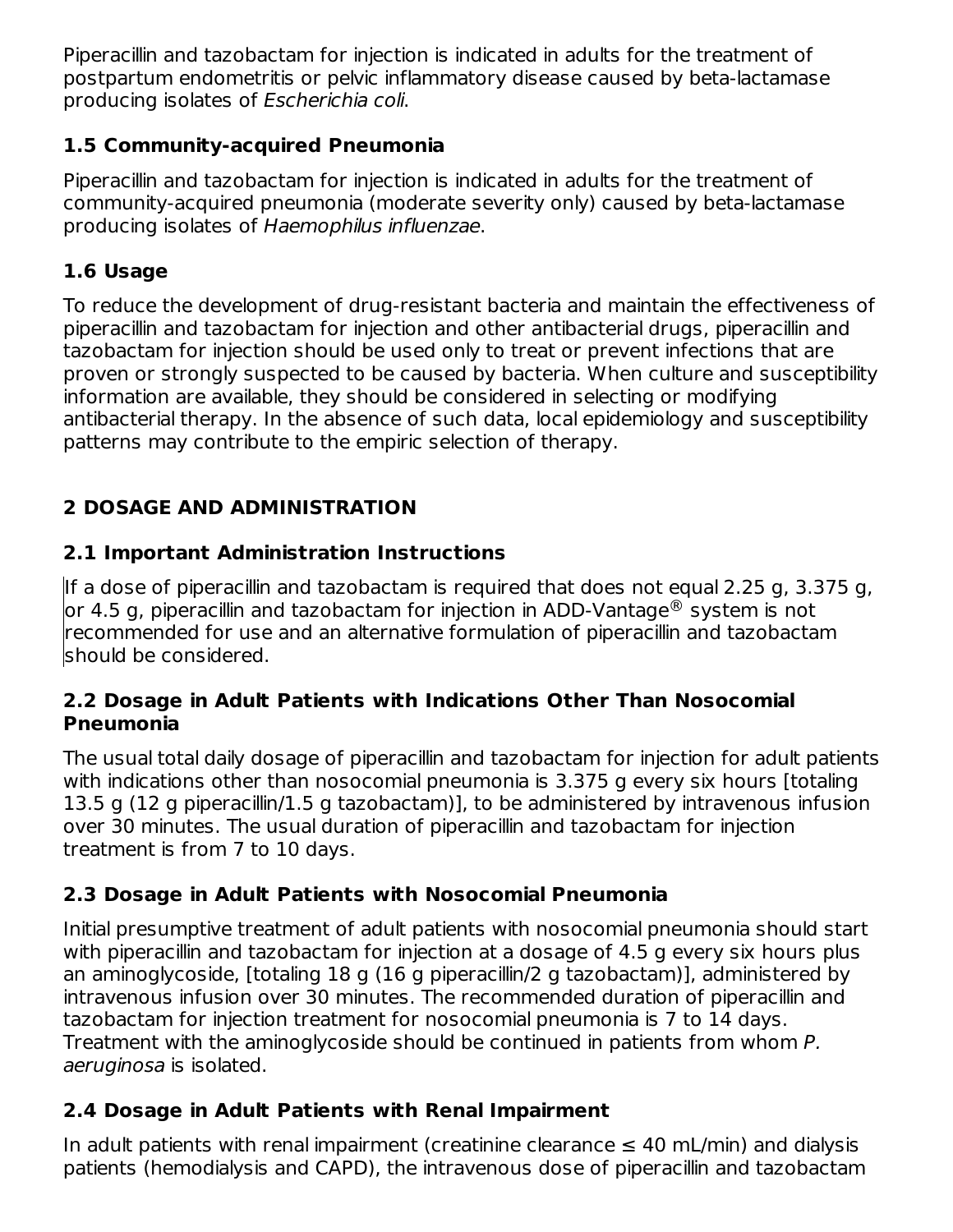for injection should be reduced based on the degree of renal impairment. The recommended daily dosage of piperacillin and tazobactam for injection for patients with renal impairment administered by intravenous infusion over 30 minutes is described in **Table 1**.

#### **Table 1: Recommended Dosage of Piperacillin and Tazobactam for Injection in Patients with Normal Renal Function and Renal Impairment (As total grams piperacillin/tazobactam) \***

| <b>Creatinine Clearance,</b><br>mL/min | <b>All Indications</b><br>(except nosocomial<br>pneumonia) | <b>Nosocomial</b><br><b>Pneumonia</b> |  |
|----------------------------------------|------------------------------------------------------------|---------------------------------------|--|
| Greater than 40 mL/min                 | 3.375 every 6 hours                                        | 4.5 every 6 hours                     |  |
| 20 to 40 mL/min <sup>t</sup>           | 2.25 every 6 hours                                         | 3.375 every 6 hours                   |  |
| Less than 20 mL/min <sup>t</sup>       | 2.25 every 8 hours                                         | 2.25 every 6 hours                    |  |
| Hemodialysis <sup>‡</sup>              | 2.25 every 12 hours                                        | 2.25 every 8 hours                    |  |
| <b>CAPD</b>                            | 2.25 every 12 hours                                        | 2.25 every 8 hours                    |  |

\* Administer **piperacillin and tazobactam for injection** by intravenous infusion over 30 minutes.

† Creatinine clearance for patients not receiving hemodialysis.

‡ 0.75 g (0.67 g piperacillin/0.08 g tazobactam) should be administered following each hemodialysis session on hemodialysis days.

For patients on hemodialysis, the maximum dose is 2.25 g every twelve hours for all indications other than nosocomial pneumonia and 2.25 g every eight hours for nosocomial pneumonia. Since hemodialysis removes 30% to 40% of the administered dose, an additional dose of 0.75 g piperacillin and tazobactam for injection (0.67 g piperacillin/0.08 g tazobactam) should be administered following each dialysis period on hemodialysis days. No additional dosage of piperacillin and tazobactam for injection is necessary for CAPD patients.

#### **2.5 Dosage in Pediatric Patients with Appendicitis/Peritonitis or Nosocomial Pneumonia**

The recommended dosage for pediatric patients with appendicitis and/or peritonitis or nosocomial pneumonia aged 2 months of age and older, weighing up to 40 kg, and with normal renal function, is described in **Table 2** [see Use in Specific Populations (8.4) and Clinical Pharmacology (12.3)].

#### **Table 2: Recommended Dosage of Piperacillin and Tazobactam for Injection in Pediatric Patients 2 Months of Age and Older, Weighing up to 40 kg and With Normal Renal Function \*,†**

| Age           | Appendicitis and /or<br><b>Peritonitis</b> | Nosocomial Pneumonia               |
|---------------|--------------------------------------------|------------------------------------|
| 2 months to 9 | 90 mg/kg (80 mg)                           | 90 mg/kg (80 mg piperacillin/10 mg |
| months        | $ $ piperacillin/10 mg                     | tazobactam) every 6 (six) hours    |
|               | tazobactam) every 8 (eight)                |                                    |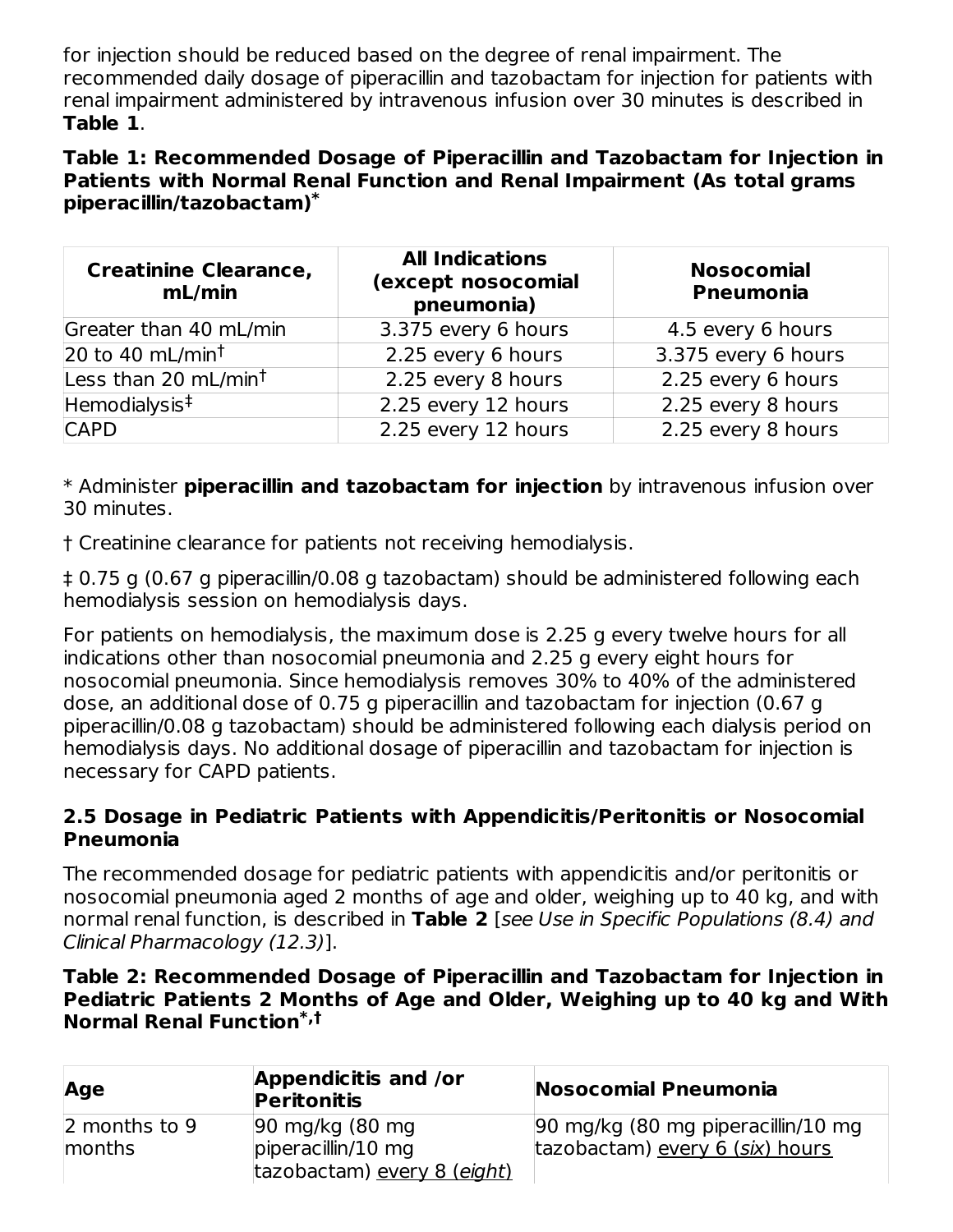|                               | hours                                                                                      |                                                                                         |
|-------------------------------|--------------------------------------------------------------------------------------------|-----------------------------------------------------------------------------------------|
| Older than 9<br>months of age | $ 112.5 \text{ mg/kg}$ (100 mg)<br>$ $ piperacillin/12.5 mg<br>tazobactam) every 8 (eight) | $ 112.5 \text{ mg/kg}$ (100 mg piperacillin/12.5)<br>mg tazobactam) every 6 (six) hours |
|                               | hours                                                                                      |                                                                                         |

\* Administer piperacillin and tazobactam for injection by intravenous infusion over 30 minutes.

† If a dose of piperacillin and tazobactam is required that does not equal 2.25 g, 3.375 g, or 4.5 g, piperacillin and tazobactam for injection in ADD-Vantage® system is not recommended for use and an alternative formulation of piperacillin and tazobactam should be considered [see Use in Specific Populations (8.4)].

Pediatric patients weighing over 40 kg and with normal renal function should receive the adult dose [see Dosage and Administration (2.2, 2.3)].

Dosage of piperacillin and tazobactam for injection in pediatric patients with renal impairment has not been determined.

### **2.6 Directions for Reconstitution and Dilution for Use**

### **ADD-Vantage System Admixtures ®**

Dextrose 5% in Water (50 or 100 mL)

0.9% Sodium Chloride (50 or 100 mL)

For ADD-Vantage® vials reconstitution directions see Instructions for Use of the **ADD-Vantage System ®**

#### **LACTATED RINGER'S SOLUTION IS NOT COMPATIBLE WITH PIPERACILLIN AND TAZOBACTAM FOR INJECTION.**

Piperacillin and tazobactam for injection should not be mixed with other drugs in a syringe or infusion bottle since compatibility has not been established.

Piperacillin and tazobactam for injection is not chemically stable in solutions that contain only sodium bicarbonate and solutions that significantly alter the pH.

Piperacillin and tazobactam for injection should not be added to blood products or albumin hydrolysates. Parenteral drug products should be inspected visually for particulate matter or discoloration prior to administration, whenever solution and container permit.

#### **Stability of Piperacillin and Tazobactam for Injection Powder Formulations Following Reconstitution**

Piperacillin and tazobactam for injection is stable in glass and plastic containers (plastic syringes, IV bags and tubing) when used with compatible diluents.

Stability studies with the admixed ADD-Vantage $^\circledR$  system have demonstrated chemical stability (potency, pH of reconstituted solution and clarity of solution) for up to 24 hours at room temperature. (Note: The admixed ADD-Vantage $^\circledR$  should not be refrigerated or frozen after reconstitution.). Piperacillin and tazobactam for injection contains no preservatives. Appropriate consideration of aseptic technique should be used.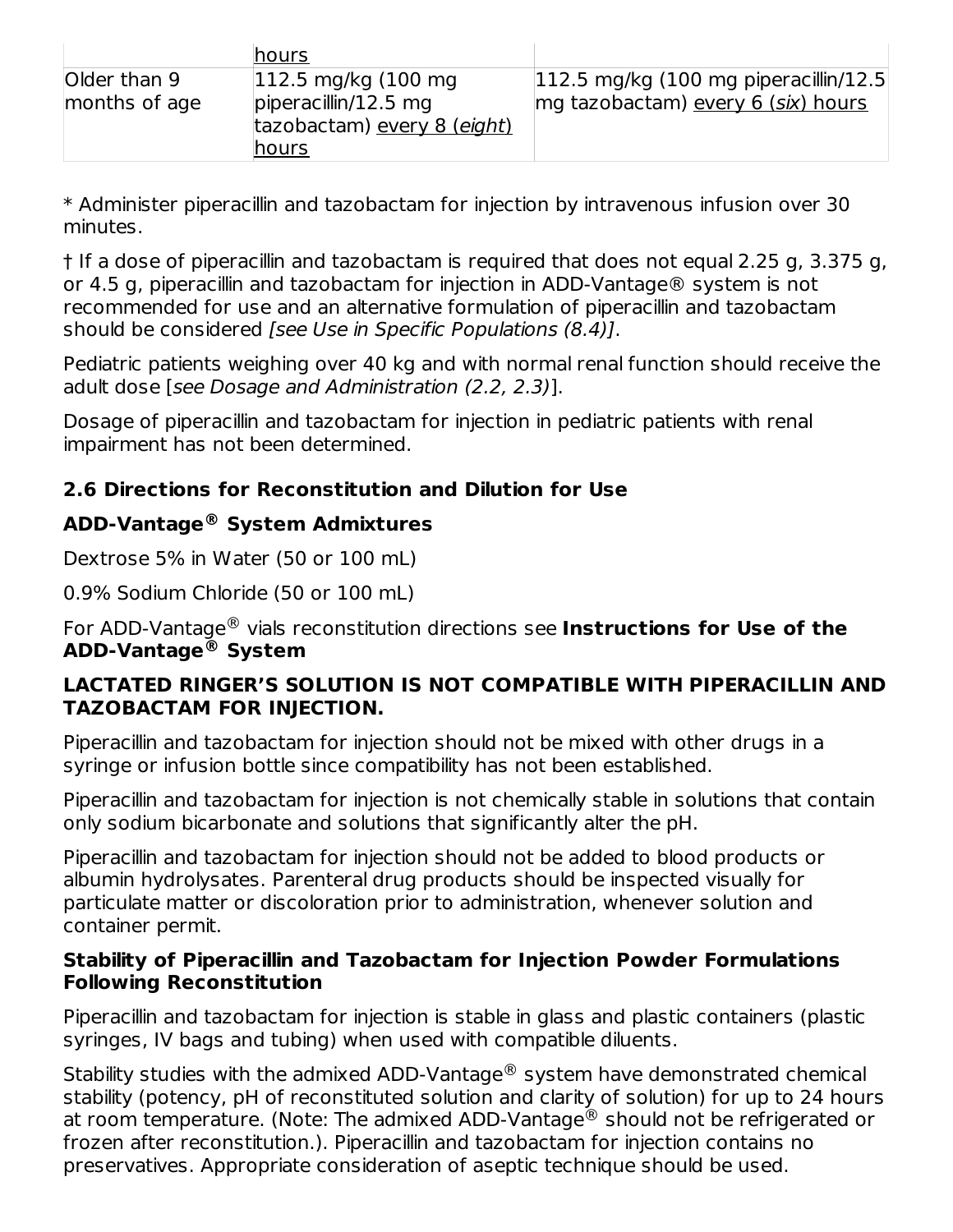# **2.7 Instructions for Use of the ADD-Vantage System ®**

### **To Open Diluent Container:**

Peel overwrap from the corner and remove container. Some opacity of the plastic due to moisture absorption during the sterilization process may be observed. This is normal and does not affect the solution quality or safety. The opacity will diminish gradually.

### **To Assemble Vial and Flexible Diluent Container (Use Aseptic Technique):**

- 1. Remove the protective covers from the top of the vial and the vial port on the diluent container as follows:
	- A. To remove the breakaway vial cap, swing the pull ring over the top of the vial and pull down far enough to start the opening (SEE FIGURE 1.), then pull straight up to remove the cap. (SEE FIGURE 2.) NOTE: Do not access vial with syringe.



- B. To remove the vial port cover, grasp the tab on the pull ring, pull up to break the three tie strings, then pull back to remove the cover. (SEE FIGURE 3.)
- 2. Screw the vial into the vial port until it will go no further. THE VIAL MUST BE SCREWED IN TIGHTLY TO ASSURE A SEAL. This occurs approximately 1/2 turn (180°) after the first audible click. (SEE FIGURE 4.) The clicking sound does not assure a seal; the vial must be turned as far as it will go. NOTE: Once vial is seated, do not attempt to remove. (SEE FIGURE 4.)
- 3. Recheck the vial to assure that it is tight by trying to turn it further in the direction of assembly.
- 4. Label appropriately.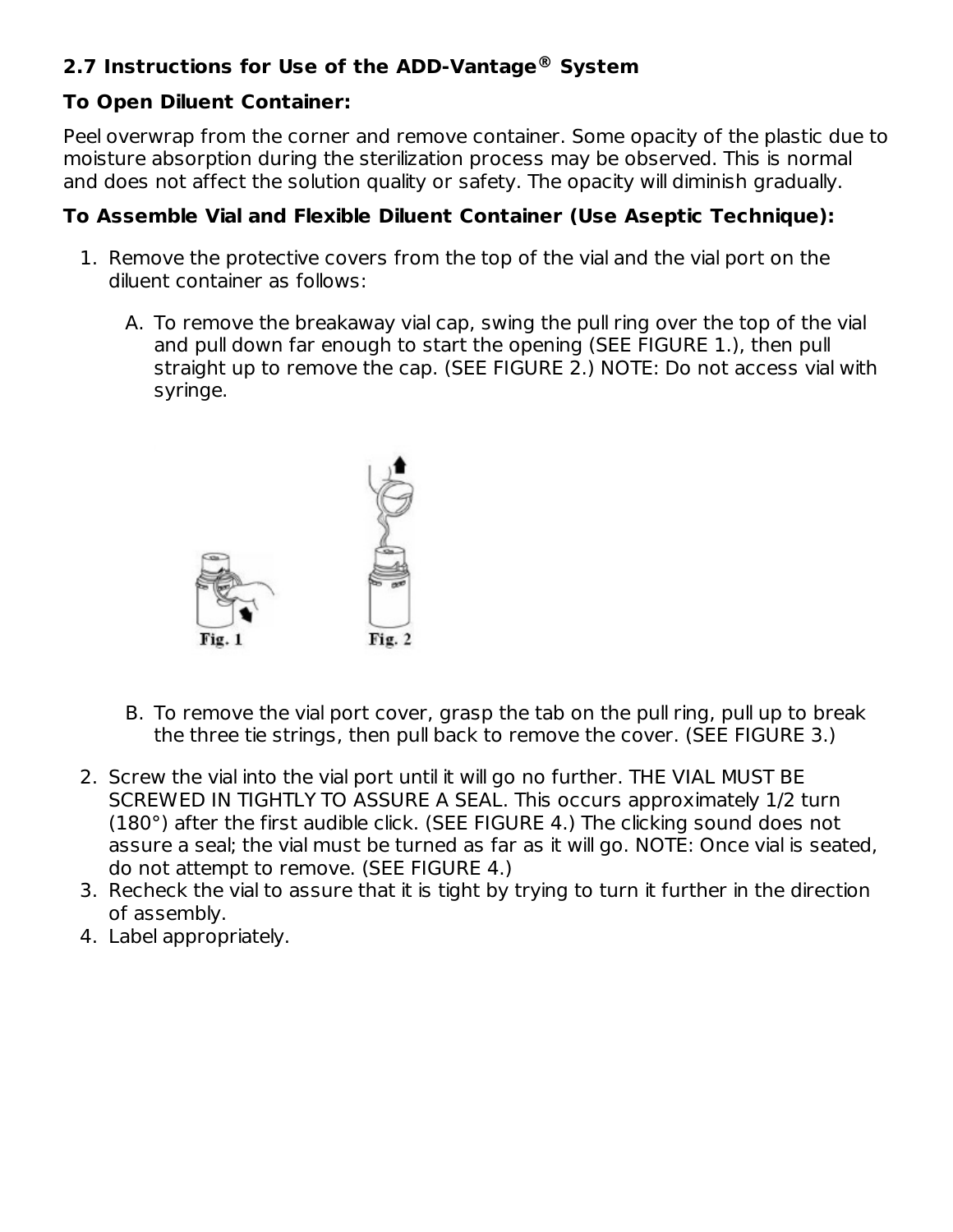

### **To Prepare Admixture:**

- 1. Squeeze the bottom of the diluent container gently to inflate the portion of the container surrounding the end of the drug vial.
- 2. With the other hand, push the drug vial down into the container telescoping the walls of the container. Grasp the inner cap of the vial through the walls of the container. (SEE FIGURE 5.)
- 3. Pull the inner cap from the drug vial. (SEE FIGURE 6.) Verify that the rubber stopper has been pulled out, allowing the drug and diluent to mix.
- 4. Mix container contents thoroughly and use within the specified time.



# **Preparation for Administration (Use Aseptic Technique):**

- 1. Confirm the activation and admixture of vial contents.
- 2. Check for leaks by squeezing container firmly. If leaks are found, discard unit as sterility may be impaired.
- 3. Close flow control clamp of administration set.
- 4. Remove cover from outlet port at bottom of container.
- 5. Insert piercing pin of administration set into port with a twisting motion until the pin is firmly seated. NOTE: See full directions on administration set carton.
- 6. Lift the free end of the hanger loop on the bottom of the vial, breaking the two tie strings. Bend the loop outward to lock it in the upright position, then suspend container from hanger.
- 7. Squeeze and release drip chamber to establish proper fluid level in chamber.
- 8. Open flow control clamp and clear air from set. Close clamp.
- 9. Attach set to venipuncture device. If device is not indwelling, prime and make venipuncture.
- 10. Regulate rate of administration with flow control clamp.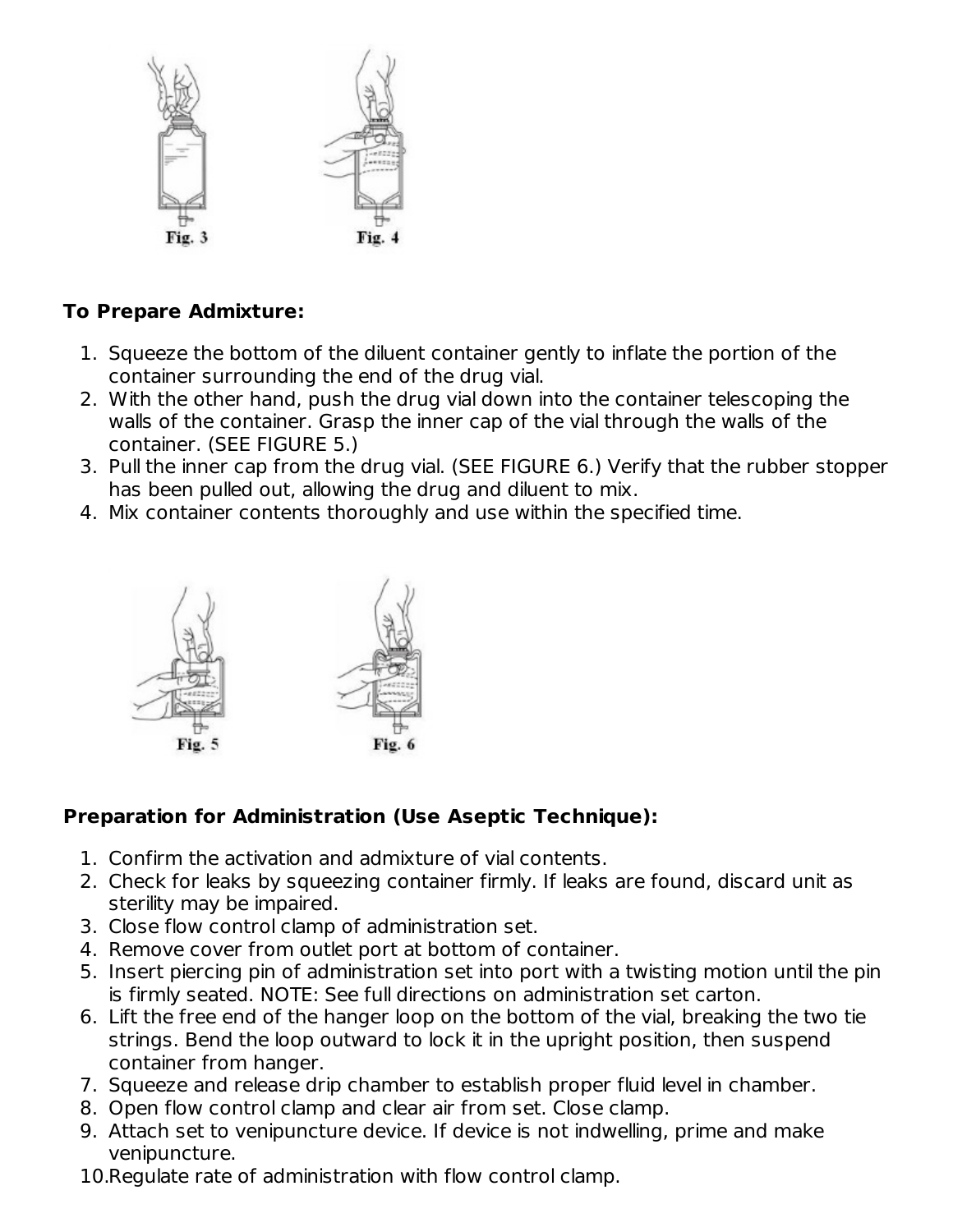**WARNING:** Do not use flexible container in series connections.

### **2.8 Compatibility with Aminoglycosides**

Due to the *in vitro* inactivation of aminoglycosides by piperacillin, piperacillin and tazobactam for injection and aminoglycosides are recommended for separate administration. Piperacillin and tazobactam for injection and aminoglycosides should be reconstituted, diluted, and administered separately when concomitant therapy with aminoglycosides is indicated [see Drug Interactions (7.1)].

In circumstances where co-administration via Y-site is necessary, piperacillin and tazobactam for injection is compatible for simultaneous co-administration via Y-site infusion only with the following aminoglycosides under the following conditions:

| <b>Aminoglycoside Injection Dose</b> | <b>Tazobactam</b><br>for<br>(grams) | <b>Tazobactam</b><br>for<br><b>Injection</b><br><b>Diluent</b><br>Volume* (mL) | Piperacillin and Piperacillin and Aminoglycoside<br><b>Concentration</b><br>Range <sup>t</sup><br>(mg/mL) | <b>Acceptable</b><br><b>Diluents</b> |
|--------------------------------------|-------------------------------------|--------------------------------------------------------------------------------|-----------------------------------------------------------------------------------------------------------|--------------------------------------|
| Amikacin                             | 2.25<br>3.375                       | 50<br>100                                                                      | $1.75 - 7.5$                                                                                              | 0.9% sodium<br>chloride or 5%        |
|                                      | 4.5                                 | 150                                                                            |                                                                                                           | dextrose                             |
| Gentamicin                           | 2.25                                | 50                                                                             | $0.7 - 3.32$                                                                                              | 0.9% sodium                          |
|                                      | 3.375                               | 100                                                                            |                                                                                                           | chloride or 5%                       |
|                                      | 4.5                                 | 150                                                                            |                                                                                                           | dextrose                             |

### **Table 5: Compatibility with Aminoglycosides**

Diluent volumes apply only to single vials and bulk pharmacy containers. \*

<sup>†</sup> The concentration ranges in Table 5 are based on administration of the aminoglycoside in divided doses (10 to 15 mg/kg/day in two daily doses for amikacin and 3 to 5 mg/kg/day in three daily doses for gentamicin). Administration of amikacin or gentamicin in a single daily dose or in doses exceeding those stated above via Y-site with piperacillin and tazobactam for injection has not been evaluated. See package insert for each aminoglycoside for complete Dosage and Administration instructions.

Only the concentration and diluents for amikacin or gentamicin with the dosages of piperacillin and tazobactam for injection listed above have been established as compatible for co-administration via Y-site infusion. Simultaneous co-administration via Ysite infusion in any manner other than listed above may result in inactivation of the aminoglycoside by piperacillin and tazobactam for injection.

Piperacillin and tazobactam for injection is not compatible with tobramycin for simultaneous co-administration via Y-site infusion. Compatibility of piperacillin and tazobactam for injection with other aminoglycosides has not been established.

Parenteral drug products should be inspected visually for particulate matter and discoloration prior to administration, whenever solution and container permit.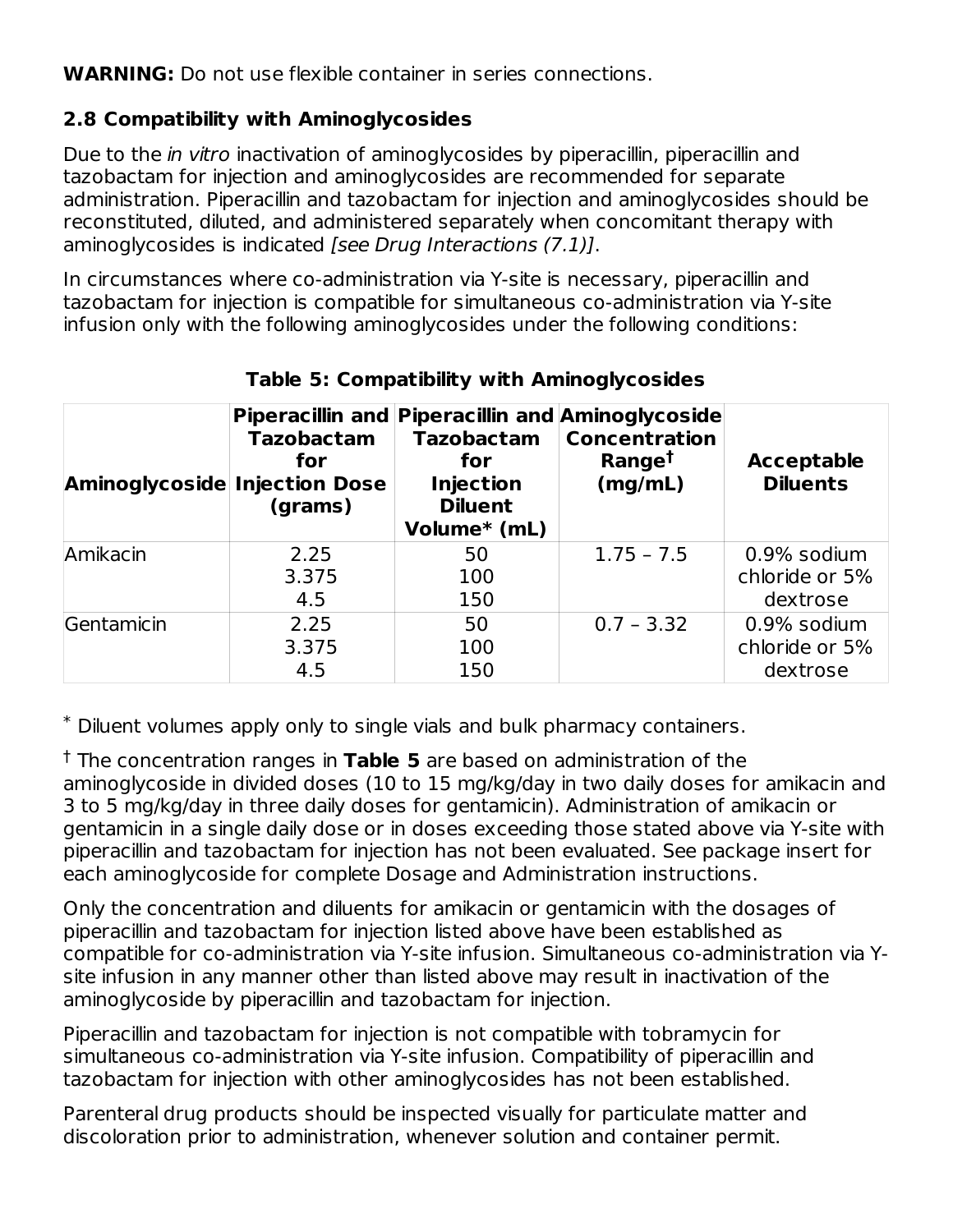# **3 DOSAGE FORMS AND STRENGTHS**

Piperacillin and tazobactam for injection, USP is supplied as a white to yellowish powder in vials of the following sizes:

Each piperacillin and tazobactam for injection, USP 2.25 g ADD-Vantage $^{\circledR}$  vial provides piperacillin sodium equivalent to 2 grams of piperacillin and tazobactam sodium equivalent to 0.25 g of tazobactam.

Each piperacillin and tazobactam for injection, USP 3.375 g ADD-Vantage $^{\circledR}$  vial provides piperacillin sodium equivalent to 3 grams of piperacillin and tazobactam sodium equivalent to 0.375 g of tazobactam.

Each piperacillin and tazobactam for injection, USP 4.5 g ADD-Vantage $^{\circledR}$  vial provides piperacillin sodium equivalent to 4 grams of piperacillin and tazobactam sodium equivalent to 0.5 g of tazobactam.

# **4 CONTRAINDICATIONS**

Piperacillin and tazobactam for injection is contraindicated in patients with a history of allergic reactions to any of the penicillins, cephalosporins, or beta-lactamase inhibitors.

# **5 WARNINGS AND PRECAUTIONS**

### **5.1 Hypersensitivity Adverse Reactions**

Serious and occasionally fatal hypersensitivity (anaphylactic/anaphylactoid) reactions (including shock) have been reported in patients receiving therapy with piperacillin and tazobactam for injection. These reactions are more likely to occur in individuals with a history of penicillin, cephalosporin, or carbapenem hypersensitivity or a history of sensitivity to multiple allergens. Before initiating therapy with piperacillin and tazobactam for injection, careful inquiry should be made concerning previous hypersensitivity reactions. If an allergic reaction occurs, piperacillin and tazobactam for injection should be discontinued and appropriate therapy instituted.

### **5.2 Severe Cutaneous Adverse Reactions**

Piperacillin and tazobactam for injection may cause severe cutaneous adverse reactions, such as Stevens-Johnson syndrome, toxic epidermal necrolysis, drug reaction with eosinophilia and systemic symptoms, and acute generalized exanthematous pustulosis. If patients develop a skin rash they should be monitored closely and piperacillin and tazobactam for injection discontinued if lesions progress.

# **5.3 Hemophagocytic Lymphohistiocytosis**

Cases of hemophagocytic lymphohistiocytosis (HLH) have been reported in pediatric and adult patients treated with piperacillin and tazobactam for injection. Signs and symptoms of HLH may include fever, rash, lymphadenopathy, hepatosplenomegaly and cytopenia. If HLH is suspected, discontinue piperacillin and tazobactam for injection immediately and institute appropriate management.

# **5.4 Hematologic Adverse Reactions**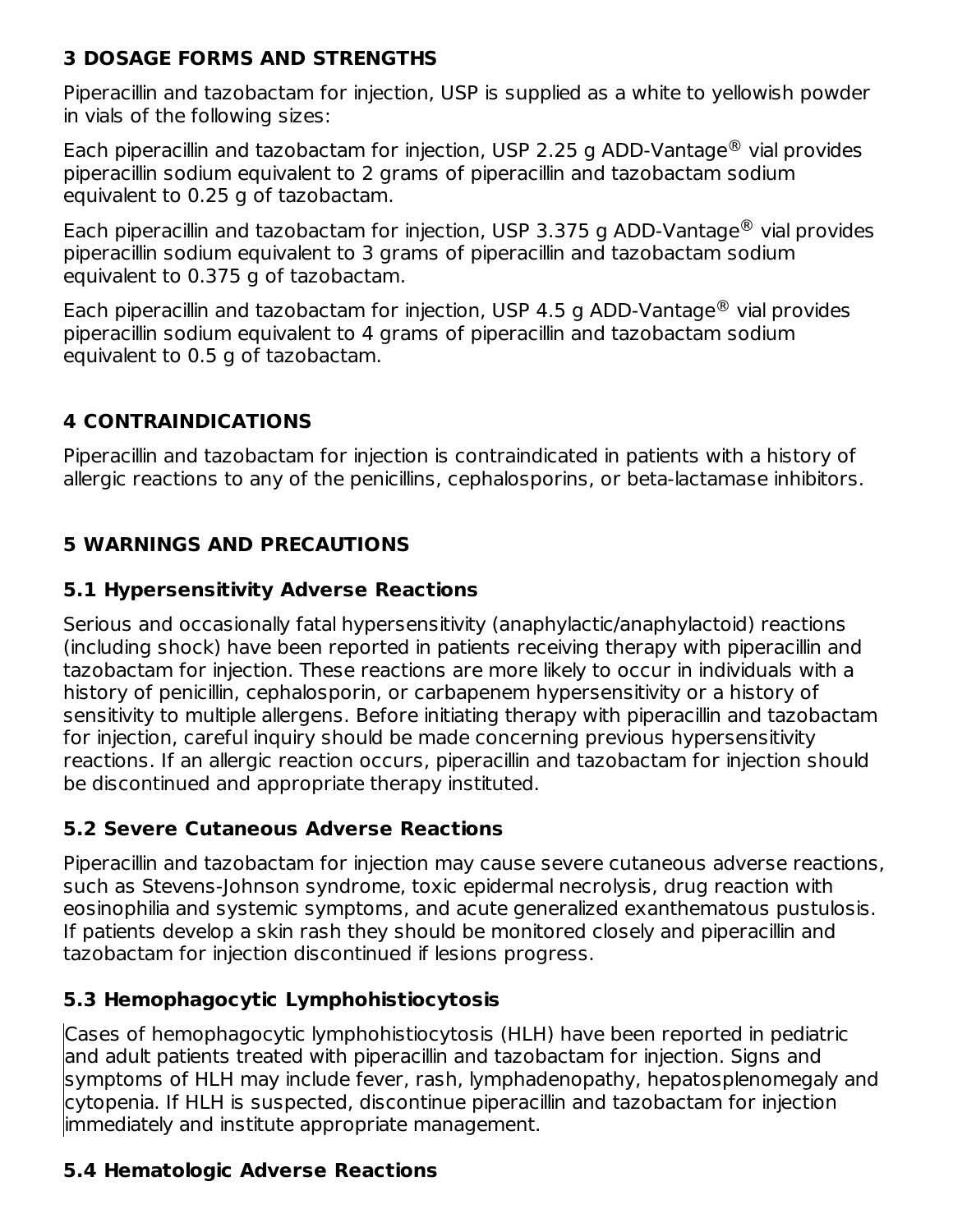Bleeding manifestations have occurred in some patients receiving beta-lactam drugs, including piperacillin. These reactions have sometimes been associated with abnormalities of coagulation tests such as clotting time, platelet aggregation and prothrombin time, and are more likely to occur in patients with renal failure. If bleeding manifestations occur, piperacillin and tazobactam for injection should be discontinued and appropriate therapy instituted.

The leukopenia/neutropenia associated with piperacillin and tazobactam for injection administration appears to be reversible and most frequently associated with prolonged administration.

Periodic assessment of hematopoietic function should be performed, especially with prolonged therapy, i.e.,  $\geq 21$  days [see Adverse Reactions (6.1)].

# **5.5 Central Nervous System Adverse Reactions**

As with other penicillins, piperacillin and tazobactam for injection may cause neuromuscular excitability or seizures. Patients receiving higher doses, especially patients with renal impairment may be at greater risk for central nervous system adverse reactions. Closely monitor patients with renal impairment or seizure disorders for signs and symptoms of neuromuscular excitability or seizures [see Adverse Reactions (6.2)].

# **5.6 Nephrotoxicity in Critically ill Patients**

The use of Piperacillin and tazobactam for injection was found to be an independent risk factor for renal failure and was associated with delayed recovery of renal function as compared to other beta-lactam antibacterial drugs in a randomized, multicenter, controlled trial in critically ill patients [see Adverse Reactions (6.1)]. Based on this study, alternative treatment options should be considered in the critically ill population. If alternative treatment options are inadequate or unavailable, monitor renal function during treatment with Piperacillin and tazobactam for injection [see Dosage and Administration (2.4)].

Combined use of piperacillin/tazobactam and vancomycin may be associated with an increased incidence of acute kidney injury [see Drug Interactions (7.3)].

# **5.7 Electrolyte Effects**

Piperacillin and tazobactam for injection contains a total of 2.35 mEq (54 mg) of  $\text{Na}^+$ (sodium) per gram of piperacillin in the combination product. This should be considered when treating patients requiring restricted salt intake. Periodic electrolyte determinations should be performed in patients with low potassium reserves, and the possibility of hypokalemia should be kept in mind with patients who have potentially low potassium reserves and who are receiving cytotoxic therapy or diuretics.

# **5.8 Clostridioides difficile - Associated Diarrhea**

Clostridioides difficile - associated diarrhea (CDAD) has been reported with use of nearly all antibacterial agents, including piperacillin and tazobactam for injection, and may range in severity from mild diarrhea to fatal colitis. Treatment with antibacterial agents alters the normal flora of the colon leading to overgrowth of C. difficile.

C. difficile produces toxins A and B which contribute to the development of CDAD.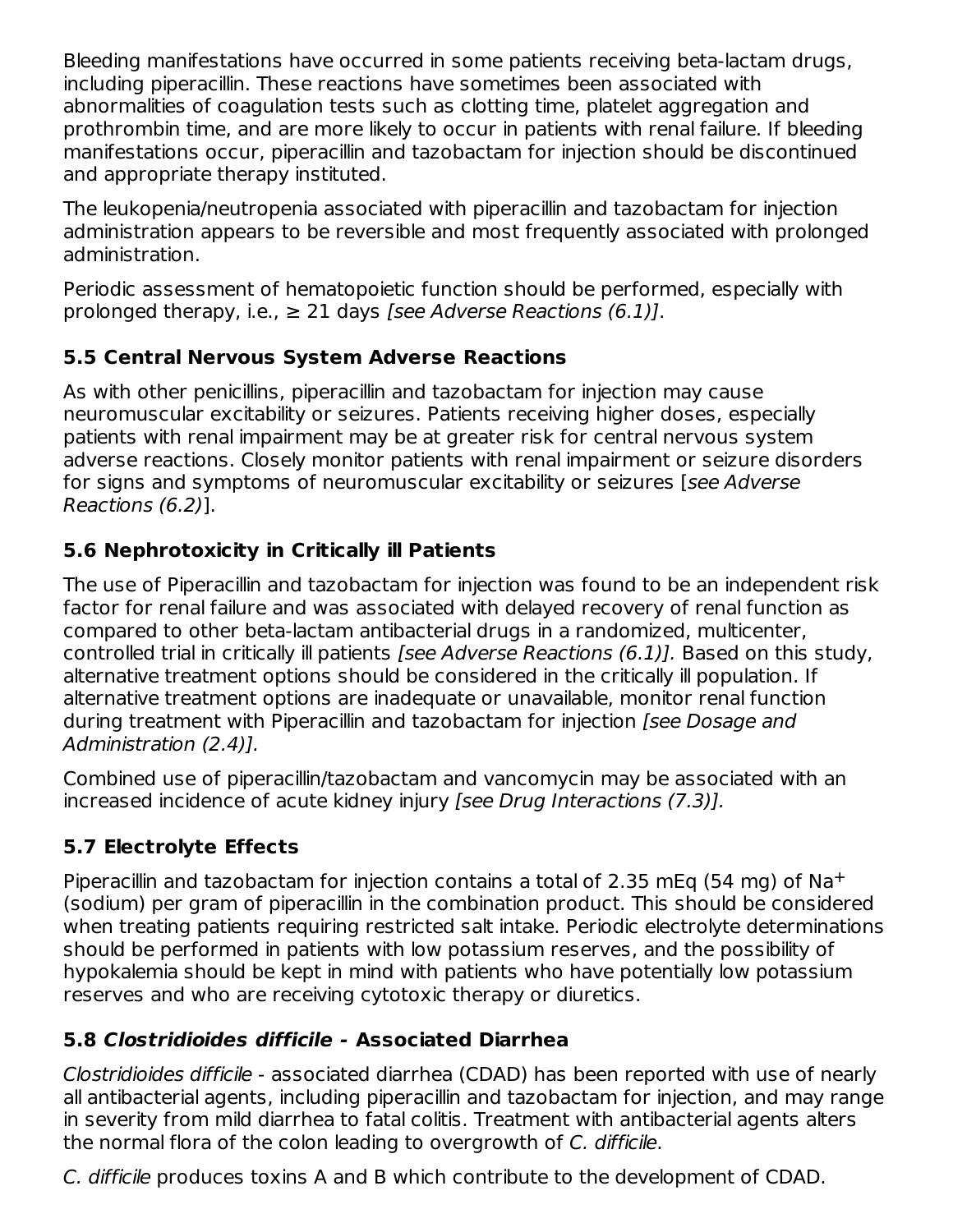Hypertoxin producing strains of C. difficile cause increased morbidity and mortality, as these infections can be refractory to antimicrobial therapy and may require colectomy. CDAD must be considered in all patients who present with diarrhea following antibacterial drug use. Careful medical history is necessary since CDAD has been reported to occur over two months after the administration of antibacterial agents.

If CDAD is suspected or confirmed, ongoing antibacterial drug use not directed against C. difficile may need to be discontinued. Appropriate fluid and electrolyte management, protein supplementation, antibacterial treatment of C. difficile, and surgical evaluation should be instituted as clinically indicated.

# **5.9 Development of Drug-Resistant Bacteria**

Prescribing piperacillin and tazobactam for injection in the absence of a proven or strongly suspected bacterial infection or a prophylactic indication is unlikely to provide benefit to the patient and increases the risk of development of drug-resistant bacteria.

# **6 ADVERSE REACTIONS**

The following clinically significant adverse reactions are described elsewhere in the labeling:

- Hypersensitivity Adverse Reactions [see Warnings and Precautions (5.1)]
- Severe Cutaneous Adverse Reactions [see Warnings and Precautions (5.2)]
- Hemophagocytic Lymphohistiocytosis [see Warnings and Precautions (5.3)]
- Hematologic Adverse Reactions [see Warnings and Precautions (5.4)]
- Central Nervous System Adverse Reactions [see Warnings and Precautions (5.5)]
- $\bullet$ Nephrotoxicity in Critically ill Patients [see Warnings and Precautions (5.6)]
- Clostridioides difficile-Associated Diarrhea [see Warnings and Precautions (5.8)]

# **6.1 Clinical Trials Experience**

Because clinical trials are conducted under widely varying conditions, adverse reaction rates observed in the clinical trials of a drug cannot be directly compared to rates in the clinical trials of another drug and may not reflect the rates observed in practice.

# **Clinical Trials in Adult Patients**

During the initial clinical investigations, 2621 patients worldwide were treated with piperacillin and tazobactam for injection in phase 3 trials. In the key North American monotherapy clinical trials (n=830 patients), 90% of the adverse events reported were mild to moderate in severity and transient in nature. However, in 3.2% of the patients treated worldwide, piperacillin and tazobactam for injection was discontinued because of adverse events primarily involving the skin (1.3%), including rash and pruritus; the gastrointestinal system (0.9%), including diarrhea, nausea, and vomiting; and allergic reactions (0.5%).

### **Table 6: Adverse Reactions from Piperacillin and Tazobactam for Injection Monotherapy Clinical Trials**

| <b>System Organ Class</b> |  |  |
|---------------------------|--|--|
| <b>Adverse Reaction</b>   |  |  |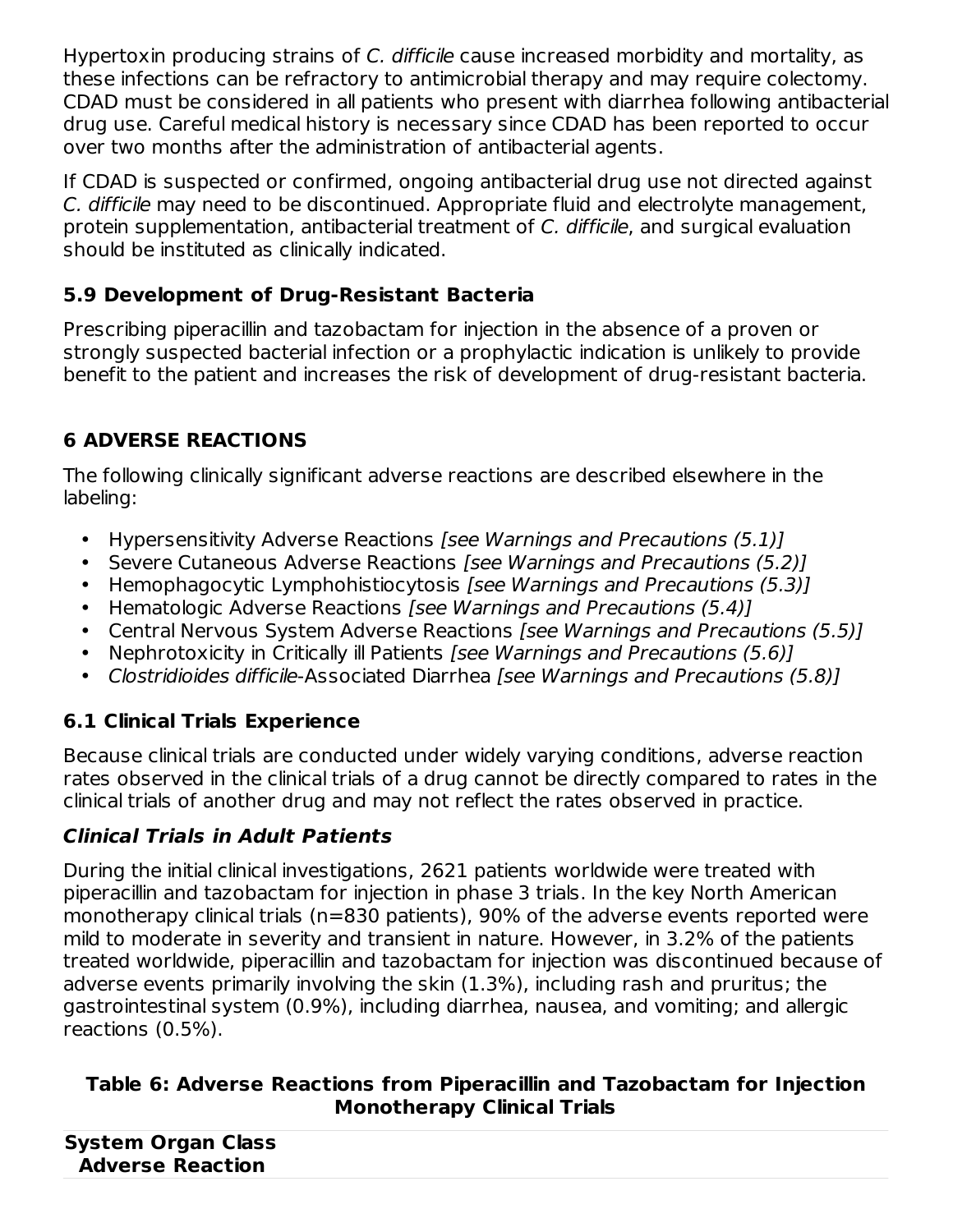#### **Gastrointestinal disorders**

Diarrhea (11.3%) Constipation (7.7%) Nausea (6.9%) Vomiting (3.3%) Dyspepsia (3.3%) Abdominal pain (1.3%) **General disorders and administration site conditions** Fever (2.4%) Injection site reaction  $(\leq 1\%)$ Rigors  $(\leq 1\%)$ **Immune system disorders** Anaphylaxis  $(\leq 1\%)$ **Infections and infestations** Candidiasis (1.6%) Pseudomembranous colitis (≤1%) **Metabolism and nutrition disorders** Hypoglycemia (≤1%) **Musculoskeletal and connective tissue disorders** Myalgia  $(\leq 1\%)$ Arthralgia  $(\leq 1\%)$ **Nervous system disorders** Headache (7.7%) **Psychiatric disorders** Insomnia (6.6%) **Skin and subcutaneous tissue disorders** Rash (4.2%, including maculopapular, bullous, and urticarial) Pruritus (3.1%) Purpura (≤1%) **Vascular disorders** Phlebitis (1.3%) Thrombophlebitis  $(\leq 1\%)$ Hypotension  $(\leq 1\%)$ Flushing  $(\leq 1\%)$ **Respiratory, thoracic and mediastinal disorders** Epistaxis  $(\leq 1\%)$ 

# **Nosocomial Pneumonia Trials**

Two trials of nosocomial lower respiratory tract infections were conducted. In one study, 222 patients were treated with piperacillin and tazobactam for injection in a dosing regimen of 4.5 g every 6 hours in combination with an aminoglycoside and 215 patients were treated with imipenem/cilastatin (500 mg/500 mg every 6 hours) in combination with an aminoglycoside. In this trial, treatment-emergent adverse events were reported by 402 patients, 204 (91.9%) in the piperacillin/tazobactam group and 198 (92.1%) in the imipenem/cilastatin group. Twenty-five (11%) patients in the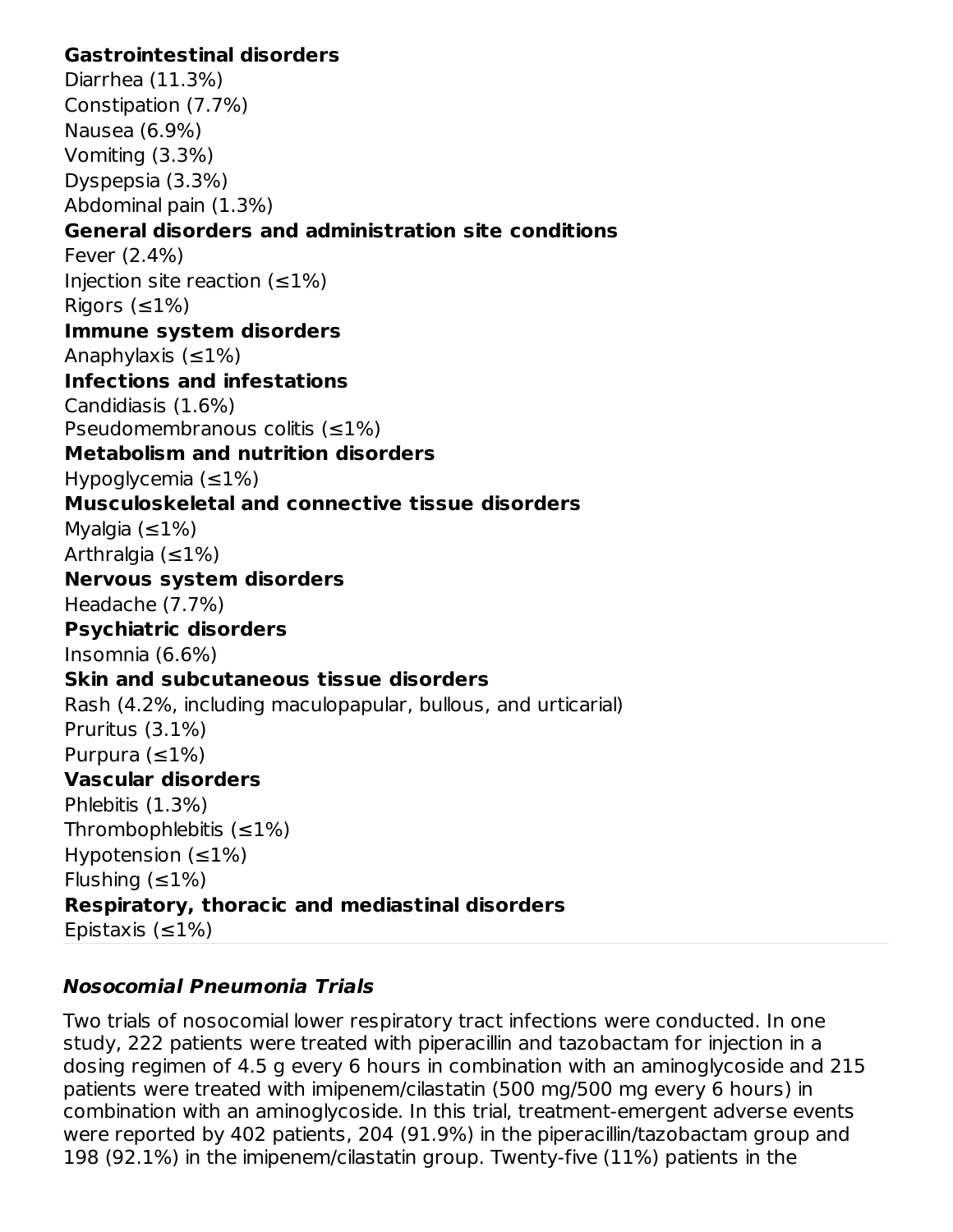piperacillin/tazobactam group and 14 (6.5%) in the imipenem/cilastatin group ( $p > 0.05$ ) discontinued treatment due to an adverse event.

The second trial used a dosing regimen of 3.375 g given every 4 hours with an aminoglycoside.

#### **Table 7: Adverse Reactions from Piperacillin and Tazobactam Injection Plus Aminoglycoside Clinical Trials**

| <b>System Organ Class</b><br><b>Adverse Reaction</b>        |
|-------------------------------------------------------------|
| <b>Blood and lymphatic system disorders</b>                 |
| Thrombocythemia (1.4%)                                      |
| Anemia $(\leq 1\%)$                                         |
| Thrombocytopenia $(\leq 1\%)$                               |
| Eosinophilia $(\leq 1\%)$                                   |
| <b>Gastrointestinal disorders</b>                           |
| Diarrhea (20%)                                              |
| Constipation (8.4%)                                         |
| Nausea (5.8%)                                               |
| Vomiting $(2.7%)$                                           |
| Dyspepsia (1.9%)                                            |
| Abdominal pain (1.8%)                                       |
| Stomatitis $(\leq 1\%)$                                     |
| <b>General disorders and administration site conditions</b> |
| Fever (3.2%)                                                |
| Injection site reaction $(\leq 1\%)$                        |
| <b>Infections and infestations</b>                          |
| Oral candidiasis (3.9%)                                     |
| Candidiasis (1.8%)                                          |
| <b>Investigations</b>                                       |
| BUN increased (1.8%)                                        |
| Blood creatinine increased (1.8%)                           |
| Liver function test abnormal (1.4%)                         |
| Alkaline phosphatase increased $(\leq 1\%)$                 |
| Aspartate aminotransferase increased $(\leq 1\%)$           |
| Alanine aminotransferase increased $(\leq 1\%)$             |
| <b>Metabolism and nutrition disorders</b>                   |
| Hypoglycemia $(\leq 1\%)$                                   |
| Hypokalemia $(\leq 1\%)$                                    |
| <b>Nervous system disorders</b>                             |
| Headache (4.5%)                                             |
| <b>Psychiatric disorders</b>                                |
| Insomnia (4.5%)                                             |
| <b>Renal and urinary disorders</b>                          |
| Renal failure $(\leq 1\%)$                                  |
| Skin and subcutaneous tissue disorders                      |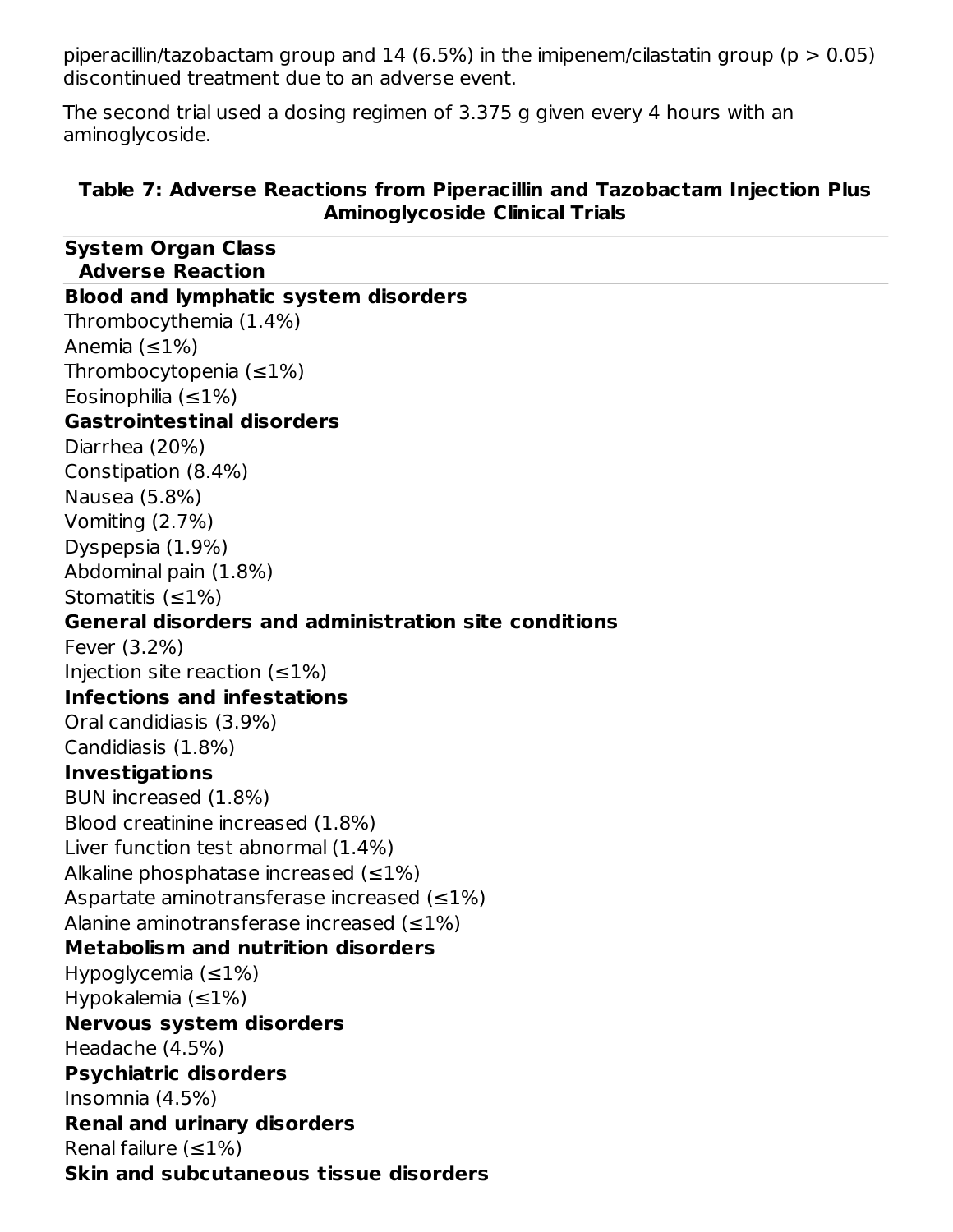Rash (3.9%) Pruritus (3.2%) **Vascular disorders** Thrombophlebitis (1.3%) Hypotension (1.3%)

\*For adverse drug reactions that appeared in both studies the higher frequency is presented.

# **Other Trials: Nephrotoxicity**

In a randomized, multicenter, controlled trial in 1200 adult critically ill patients, piperacillin/tazobactam was found to be a risk factor for renal failure (odds ratio 1.7, 95% CI 1.18 to 2.43), and associated with delayed recovery of renal function as compared to other beta-lactam antibacterial drugs. ${}^{1}$  [see Warnings and Precautions (5.6)].

# **Adverse Laboratory Changes (Seen During Clinical Trials)**

Of the trials reported, including that of nosocomial lower respiratory tract infections in which a higher dose of piperacillin and tazobactam for injection was used in combination with an aminoglycoside, changes in laboratory parameters include:

Hematologic - decreases in hemoglobin and hematocrit, thrombocytopenia, increases in platelet count, eosinophilia, leukopenia, neutropenia. These patients were withdrawn from therapy; some had accompanying systemic symptoms (e.g., fever, rigors, chills).

Coagulation - positive direct Coombs' test, prolonged prothrombin time, prolonged partial thromboplastin time

Hepatic - transient elevations of AST (SGOT), ALT (SGPT), alkaline phosphatase, bilirubin

Renal - increases in serum creatinine, blood urea nitrogen

Additional laboratory events include abnormalities in electrolytes (i.e., increases and decreases in sodium, potassium, and calcium), hyperglycemia, decreases in total protein or albumin, blood glucose decreased, gamma-glutamyltransferase increased, hypokalemia, and bleeding time prolonged.

# **Clinical Trials in Pediatric Patients**

Clinical studies of piperacillin and tazobactam in pediatric patients suggest a similar safety profile to that seen in adults.

In a prospective, randomized, comparative, open-label clinical trial of pediatric patients, 2 to 12 years of age, with intra-abdominal infections (including appendicitis and/or peritonitis), 273 patients were treated with piperacillin and tazobactam 112.5 mg/kg given IV every 8 hours and 269 patients were treated with cefotaxime (50 mg/kg) plus metronidazole (7.5 mg/kg) every 8 hours. In this trial, treatment-emergent adverse events were reported by 146 patients, 73 (26.7%) in the piperacillin and tazobactam group and 73 (27.1%) in the cefotaxime/metronidazole group. Six patients (2.2%) in the piperacillin and tazobactam group and 5 patients (1.9%) in the cefotaxime/metronidazole group discontinued due to an adverse event.

In a retrospective, cohort study, 140 pediatric patients 2 months to less than 18 years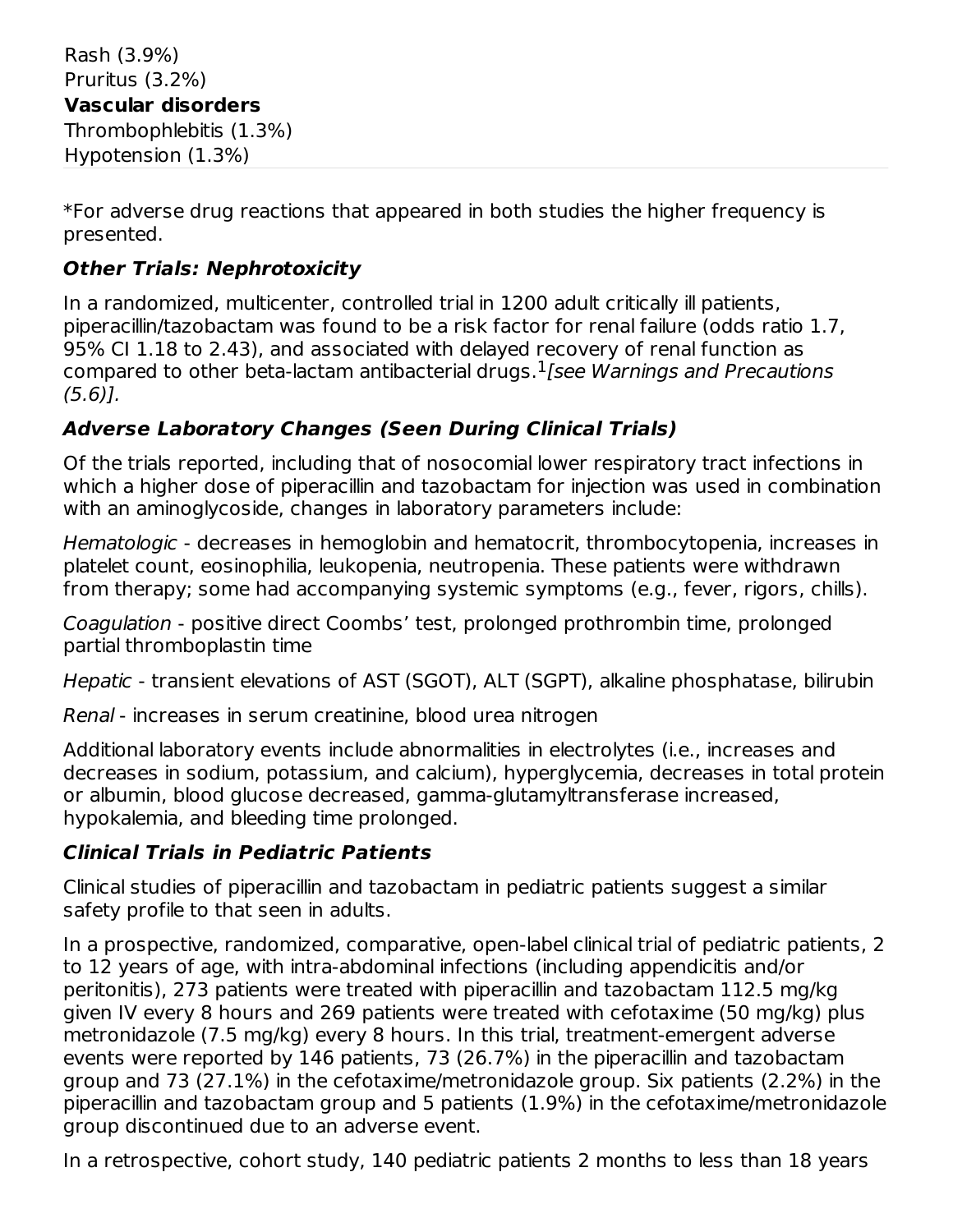of age with nosocomial pneumonia were treated with piperacillin and tazobactam and 267 patients were treated with comparators (which included ticarcillin-clavulanate, carbapenems, ceftazidime, cefepime, or ciprofloxacin). The rates of serious adverse reactions were generally similar between the piperacillin and tazobactam and comparator groups, including patients aged 2 months to 9 months treated with piperacillin and tazobactam 90 mg/kg IV every 6 hours and patients older than 9 months and less than 18 years of age treated with piperacillin and tazobactam 112.5 mg/kg IV every 6 hours.

# **6.2 Post-Marketing Experience**

In addition to the adverse drug reactions identified in clinical trials in **Table 6** and **Table 7**, the following adverse reactions have been identified during post-approval use of piperacillin and tazobactam for injection. Because these reactions are reported voluntarily from a population of uncertain size, it is not always possible to reliably estimate their frequency or establish a causal relationship to drug exposure.

Hepatobiliary - hepatitis, jaundice

Hematologic - hemolytic anemia, agranulocytosis, pancytopenia

Immune - hypersensitivity reactions, anaphylactic/anaphylactoid reactions (including shock), hemophagocytic lymphohistiocytosis (HLH)

Renal - interstitial nephritis

Nervous system disorders - seizures

Psychiatric disorders - delirium

Respiratory - eosinophilic pneumonia

Skin and Appendages–erythema multiforme, Stevens-Johnson syndrome, toxic epidermal necrolysis, drug reaction with eosinophilia and systemic symptoms, (DRESS), acute generalized exanthematous pustulosis (AGEP), dermatitis exfoliative

Post-marketing experience with piperacillin and tazobactam for injection in pediatric patients suggests a similar safety profile to that seen in adults.

# **6.3 Additional Experience with Piperacillin**

The following adverse reaction has also been reported for piperacillin for injection:

Skeletal - prolonged neuromuscular blockade [see Drug Interactions (7.5)].

# **7 DRUG INTERACTIONS**

# **7.1 Aminoglycosides**

Piperacillin may inactivate aminoglycosides by converting them to microbiologically inert amides.

# In vivo inactivation

When aminoglycosides are administered in conjunction with piperacillin to patients with end-stage renal disease requiring hemodialysis, the concentrations of the aminoglycosides (especially tobramycin) may be significantly reduced and should be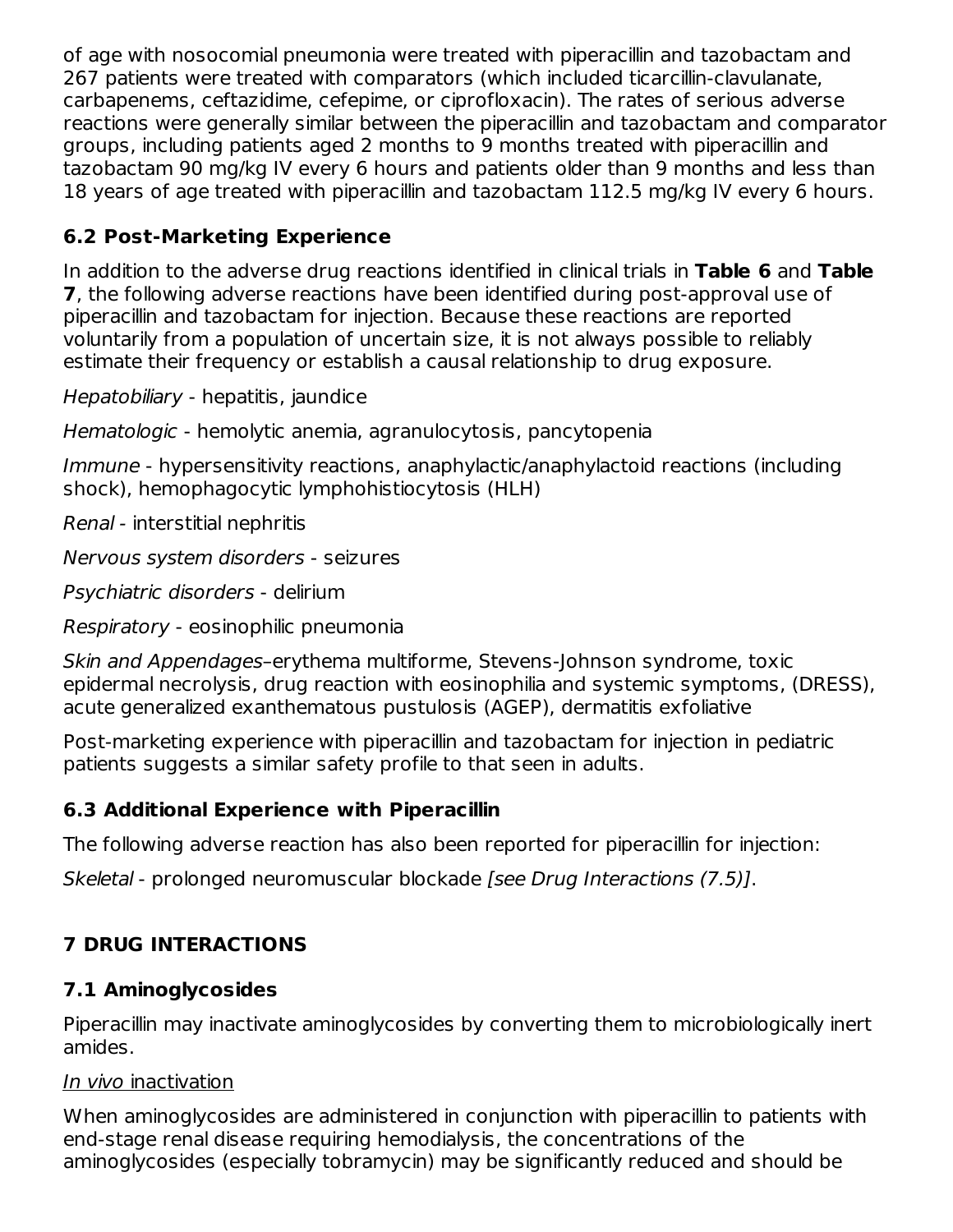#### monitored.

Sequential administration of piperacillin and tazobactam for injection and tobramycin to patients with either normal renal function or mild to moderate renal impairment has been shown to modestly decrease serum concentrations of tobramycin but no dosage adjustment is considered necessary.

#### In vitro inactivation

Due to the *in vitro* inactivation of aminoglycosides by piperacillin, piperacillin and tazobactam for injection and aminoglycosides are recommended for separate administration. Piperacillin and tazobactam for injection and aminoglycosides should be reconstituted, diluted, and administered separately when concomitant therapy with aminoglycosides is indicated. Piperacillin and tazobactam for injection is compatible with amikacin and gentamicin for simultaneous Y-site infusion in certain diluents and at specific concentrations. Piperacillin and tazobactam for injection is not compatible with tobramycin for simultaneous Y-site infusion [see Dosage and Administration (2.8)].

# **7.2 Probenecid**

Probenecid administered concomitantly with piperacillin and tazobactam for injection prolongs the half-life of piperacillin by 21% and that of tazobactam by 71% because probenecid inhibits tubular renal secretion of both piperacillin and tazobactam. Probenecid should not be co-administered with piperacillin and tazobactam for injection unless the benefit outweighs the risk.

# **7.3 Vancomycin**

Studies have detected an increased incidence of acute kidney injury in patients concomitantly administered piperacillin/tazobactam and vancomycin as compared to vancomycin alone [see Warnings and Precautions (5.6)].

Monitor kidney function in patients concomitantly administered with piperacillin/tazobactam and vancomycin.

No pharmacokinetic interactions have been noted between piperacillin/tazobactam and vancomycin.

# **7.4 Anticoagulants**

Coagulation parameters should be tested more frequently and monitored regularly during simultaneous administration of high doses of heparin, oral anticoagulants, or other drugs that may affect the blood coagulation system or the thrombocyte function [see Warnings and Precautions (5.4)].

# **7.5 Vecuronium**

Piperacillin when used concomitantly with vecuronium has been implicated in the prolongation of the neuromuscular blockade of vecuronium. Piperacillin and tazobactam for injection could produce the same phenomenon if given along with vecuronium. Due to their similar mechanism of action, it is expected that the neuromuscular blockade produced by any of the non-depolarizing neuromuscular blockers could be prolonged in the presence of piperacillin. Monitor for adverse reactions related to neuromuscular blockade (see package insert for vecuronium bromide).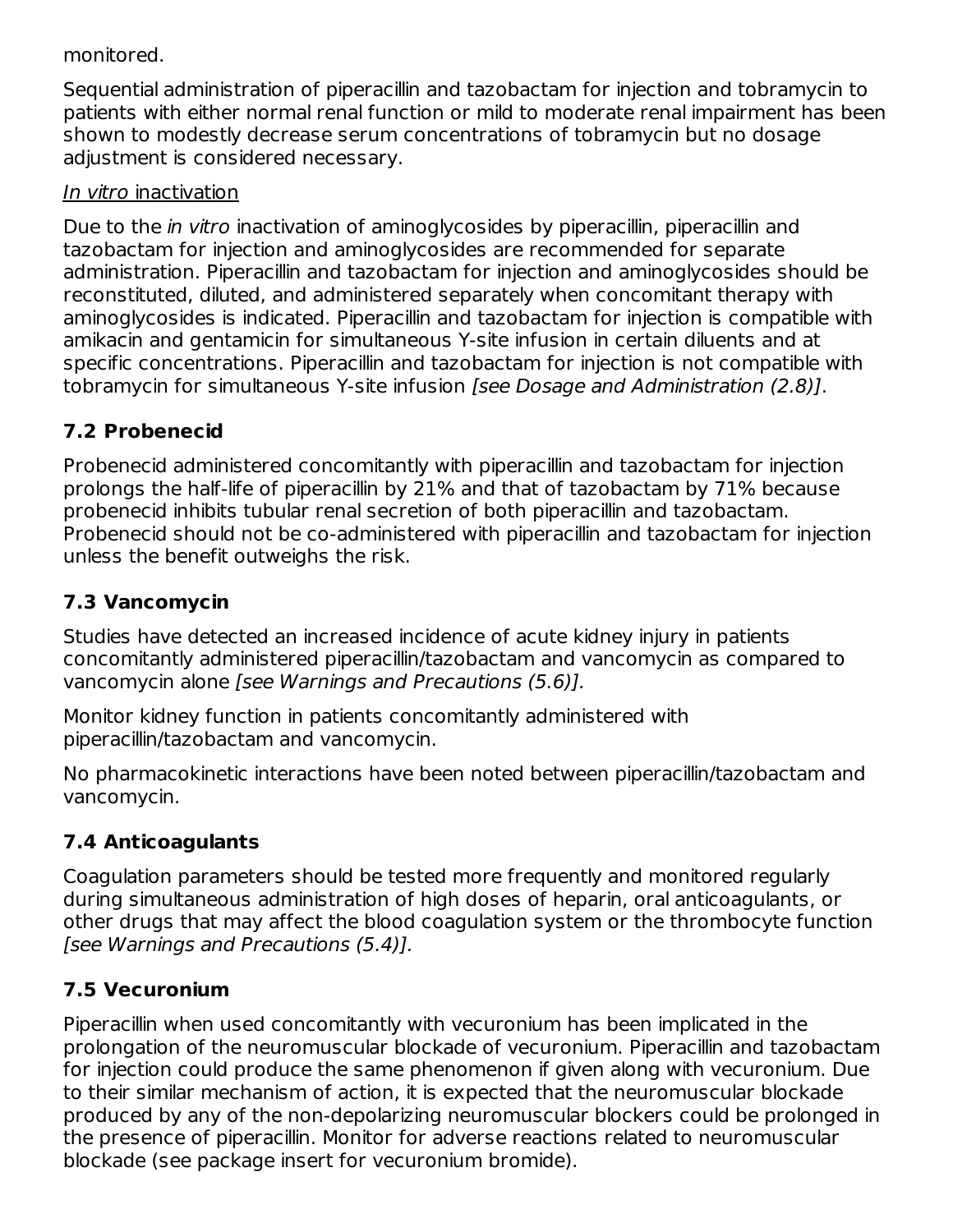# **7.6 Methotrexate**

Limited data suggests that co-administration of methotrexate and piperacillin may reduce the clearance of methotrexate due to competition for renal secretion. The impact of tazobactam on the elimination of methotrexate has not been evaluated. If concurrent therapy is necessary, serum concentrations of methotrexate as well as the signs and symptoms of methotrexate toxicity should be frequently monitored.

# **7.7 Effects on Laboratory Tests**

There have been reports of positive test results using the Bio-Rad Laboratories Platelia Aspergillus EIA test in patients receiving piperacillin/tazobactam injection who were subsequently found to be free of Aspergillus infection. Cross-reactions with non-Aspergillus polysaccharides and polyfuranoses with the Bio-Rad Laboratories Platelia Aspergillus EIA test have been reported. Therefore, positive test results in patients receiving piperacillin/tazobactam should be interpreted cautiously and confirmed by other diagnostic methods.

As with other penicillins, the administration of piperacillin and tazobactam for injection may result in a false-positive reaction for glucose in the urine using a copper-reduction method (CLINITEST $^{\circledR}$ ). It is recommended that glucose tests based on enzymatic glucose oxidase reactions be used.

# **8 USE IN SPECIFIC POPULATIONS**

# **8.1 Pregnancy**

# Risk Summary

Piperacillin and tazobactam cross the placenta in humans. However, there are insufficient data with piperacillin and/or tazobactam in pregnant women to inform a drug-associated risk for major birth defects and miscarriage. No fetal structural abnormalities were observed in rats or mice when piperacillin/tazobactam was administered intravenously during organogenesis at doses 1 to 2 times and 2 to 3 times the human dose of piperacillin and tazobactam, respectively, based on body-surface area (mg/m<sup>2</sup>). However, fetotoxicity in the presence of maternal toxicity was observed in developmental toxicity and peri/postnatal studies conducted in rats (intraperitoneal administration prior to mating and throughout gestation or from gestation day 17 through lactation day 21) at doses less than the maximum recommended human daily dose based on body-surface area (mg/m<sup>2</sup>) [see Data].

The background risk of major birth defects and miscarriage for the indicated population is unknown. In the U.S. general population, the estimated background risk of major birth defects and miscarriage in clinically recognized pregnancies is 2 to 4% and 15 to 20%, respectively.

# **Data**

### Animal Data

In embryo-fetal development studies in mice and rats, pregnant animals received intravenous doses of piperacillin/tazobactam up to 3000/750 mg/kg/day during the period of organogenesis. There was no evidence of teratogenicity up to the highest dose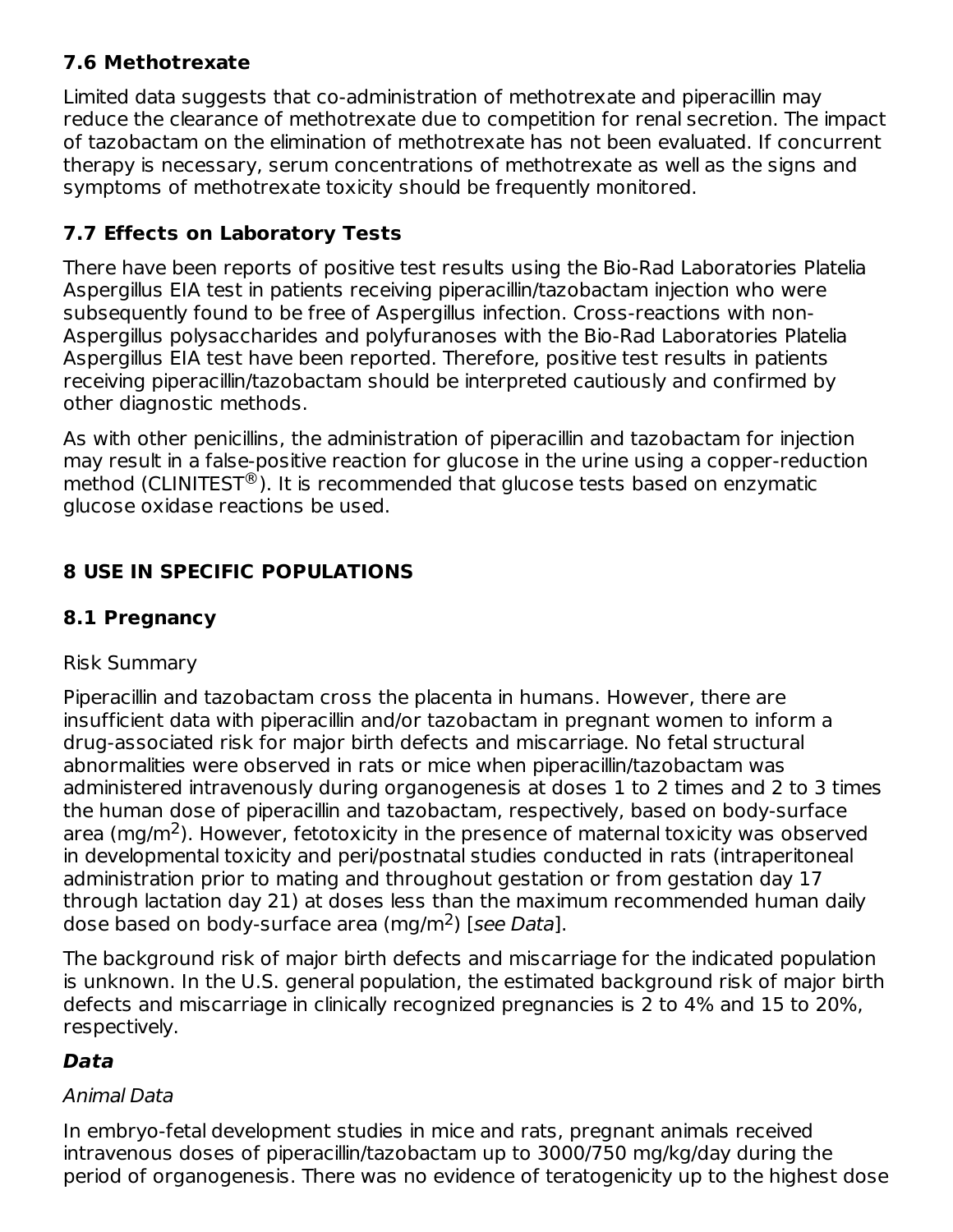evaluated, which is 1 to 2 times and 2 to 3 times the human dose of piperacillin and tazobactam, in mice and rats respectively, based on body-surface area (mg/m<sup>2</sup>). Fetal body weights were reduced in rats at maternally toxic doses at or above 500/62.5 mg/kg/day, minimally representing 0.4 times the human dose of both piperacillin and tazobactam based on body-surface area (mg/m<sup>2</sup>).

A fertility and general reproduction study in rats using intraperitoneal administration of tazobactam or the combination piperacillin/tazobactam prior to mating and through the end of gestation, reported a decrease in litter size in the presence of maternal toxicity at 640 mg/kg/day tazobactam (4 times the human dose of tazobactam based on bodysurface area), and decreased litter size and an increase in fetuses with ossification delays and variations of ribs, concurrent with maternal toxicity at ≥640/160 mg/kg/day piperacillin/tazobactam (0.5 times and 1 times the human dose of piperacillin and tazobactam, respectively, based on body-surface area).

Peri/postnatal development in rats was impaired with reduced pup weights, increased stillbirths, and increased pup mortality concurrent with maternal toxicity after intraperitoneal administration of tazobactam alone at doses ≥320 mg/kg/day (2 times the human dose based on body surface area) or of the combination piperacillin/tazobactam at doses  $\geq$ 640/160 mg/kg/day (0.5 times and 1 times the human dose of piperacillin and tazobactam, respectively, based on body-surface area) from gestation day 17 through lactation day 21.

# **8.2 Lactation**

### **Risk Summary**

Piperacillin is excreted in human milk; tazobactam concentrations in human milk have not been studied. No information is available on the effects of piperacillin and tazobactam on the breast-fed child or on milk production. The developmental and health benefits of breastfeeding should be considered along with the mother's clinical need for piperacillin and tazobactam for injection and any potential adverse effects on the breastfed child from Piperacillin and tazobactam for injection or from the underlying maternal condition.

# **8.4 Pediatric Use**

The safety and effectiveness of piperacillin and tazobactam for injection for intraabdominal infections, and nosocomial pneumonia have been established in pediatric patients 2 months of age and older.

Use of piperacillin and tazobactam for injection in pediatric patients 2 months of age and older with intra-abdominal infections including appendicitis and/or peritonitis is supported by evidence from well-controlled studies and pharmacokinetic studies in adults and in pediatric patients. This includes a prospective, randomized, comparative, open-label clinical trial with 542 pediatric patients 2 to 12 years of age with intra-abdominal infections (including appendicitis and/or peritonitis), in which 273 pediatric patients received piperacillin/tazobactam [see Adverse Reactions (6.1) and Clinical Pharmacology (12.3)].

Use of piperacillin and tazobactam for injection in pediatric patients 2 months of age and older with nosocomial pneumonia is supported by evidence from well-controlled studies in adults with nosocomial pneumonia, a simulation study performed with a population pharmacokinetic model, and a retrospective, cohort study of pediatric patients with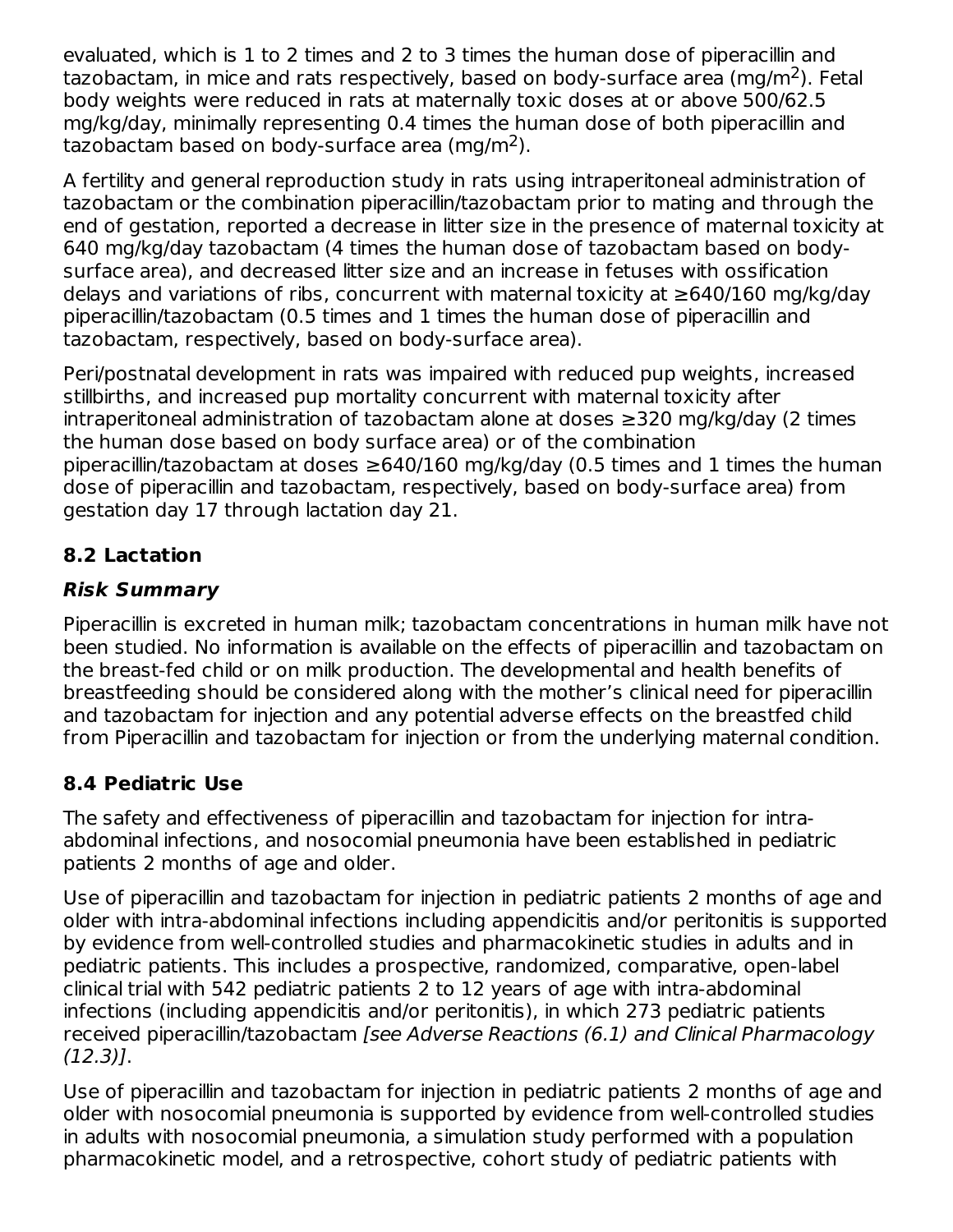nosocomial pneumonia in which 140 pediatric patients were treated with piperacillin and tazobactam for injection and 267 patients treated with comparators (which included ticarcillin-clavulanate, carbapenems, ceftazidime, cefepime, or ciprofloxacin) [see Adverse Reactions (6.1) and Clinical Pharmacology (12.3)].

Because of the limitations of the available strengths and administration requirements (i.e., administration of fractional doses is not recommended) of piperacillin and tazobactam for injection supplied in ADD-Vantage $^\circledR$  system, and to avoid unintentional overdose, this product is not recommended for use if a dose of piperacillin and tazobactam for injection in ADD-Vantage® system that does not equal 2.25 g, 3.375 g, or 4.5 g is required and an alternative formulation of piperacillin and tazobactam should be considered [see Dosage and Administration (2.1, 2.5, and 2.7)].

The safety and effectiveness of piperacillin and tazobactam for injection have not been established in pediatric patients less than 2 months of age [see Clinical Pharmacology (12) and Dosage and Administration (2)].

Dosage of piperacillin and tazobactam for injection in pediatric patients with renal impairment has not been determined.

### **8.5 Geriatric Use**

Patients over 65 years are not at an increased risk of developing adverse effects solely because of age. However, dosage should be adjusted in the presence of renal impairment [see Dosage and Administration (2)].

In general, dose selection for an elderly patient should be cautious, usually starting at the low end of the dosing range, reflecting the greater frequency of decreased hepatic, renal, or cardiac function, and of concomitant disease or other drug therapy.

Piperacillin and tazobactam for injection contains 54 mg (2.35 mEq) of sodium per gram of piperacillin in the combination product. At the usual recommended doses, patients would receive between 648 and 864 mg/day (28.2 and 37.6 mEq) of sodium. The geriatric population may respond with a blunted natriuresis to salt loading. This may be clinically important with regard to such diseases as congestive heart failure.

This drug is known to be substantially excreted by the kidney, and the risk of toxic reactions to this drug may be greater in patients with impaired renal function. Because elderly patients are more likely to have decreased renal function, care should be taken in dose selection, and it may be useful to monitor renal function.

# **8.6 Renal Impairment**

In patients with creatinine clearance  $\leq 40$  mL/min and dialysis patients (hemodialysis and CAPD), the intravenous dose of piperacillin and tazobactam for injection should be reduced to the degree of renal function impairment [see Dosage and Administration (2)].

### **8.7 Hepatic Impairment**

Dosage adjustment of piperacillin and tazobactam for injection is not warranted in patients with hepatic cirrhosis [see Clinical Pharmacology (12.3)].

# **8.8 Patients with Cystic Fibrosis**

As with other semisynthetic penicillins, piperacillin therapy has been associated with an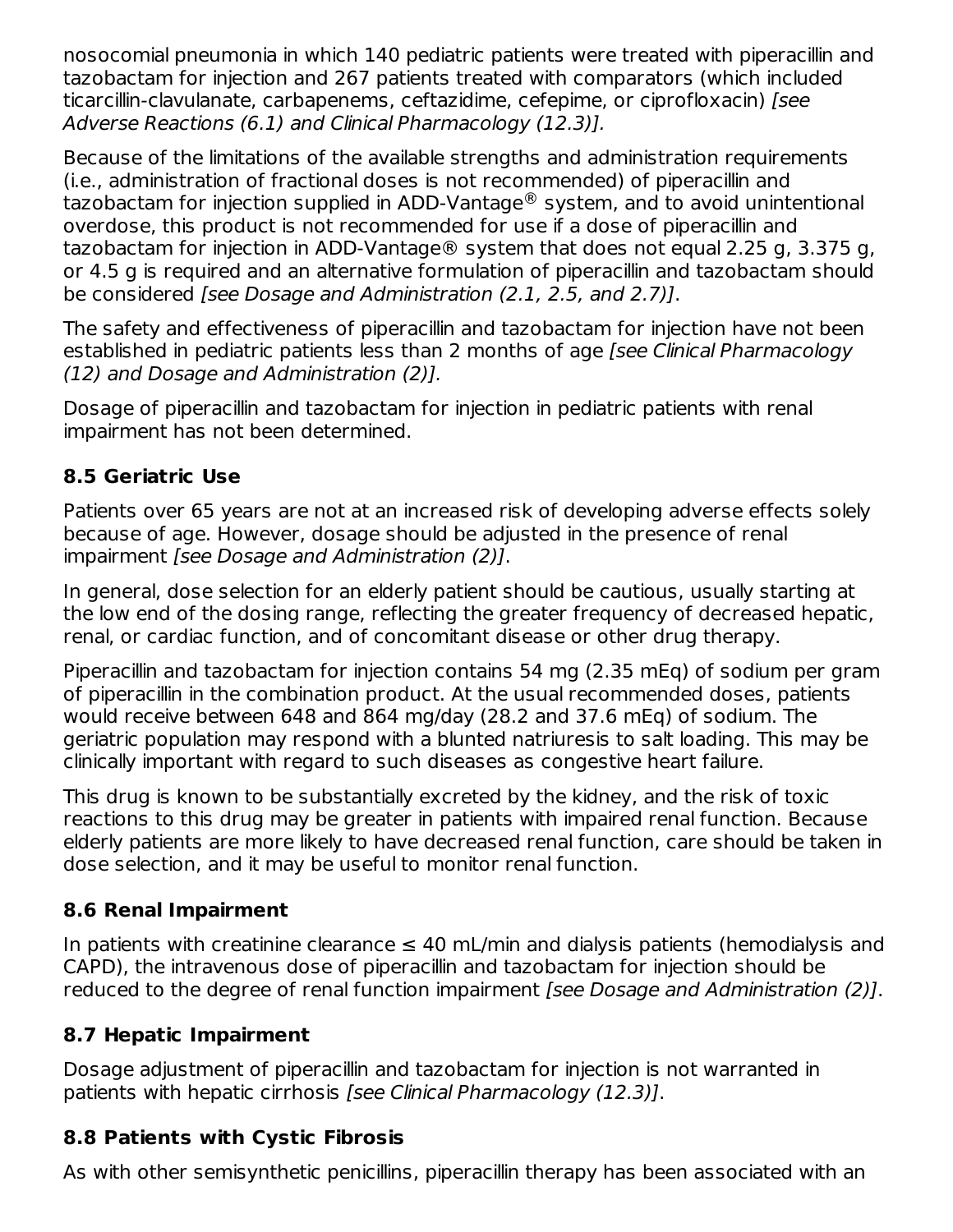increased incidence of fever and rash in cystic fibrosis patients.

# **10 OVERDOSAGE**

There have been postmarketing reports of overdose with piperacillin/tazobactam. The majority of those events experienced, including nausea, vomiting, and diarrhea, have also been reported with the usual recommended dosages. Patients may experience neuromuscular excitability or seizures if higher than recommended doses are given intravenously (particularly in the presence of renal failure) [see Warnings and Precautions (5.5)].

Treatment should be supportive and symptomatic according the patient's clinical presentation. Excessive serum concentrations of either piperacillin or tazobactam may be reduced by hemodialysis. Following a single 3.375 g dose of piperacillin/tazobactam, the percentage of the piperacillin and tazobactam dose removed by hemodialysis was approximately 31% and 39%, respectively [see Clinical Pharmacology (12)].

# **11 DESCRIPTION**

Piperacillin and tazobactam for injection, USP is an injectable antibacterial combination products consisting of the semisynthetic antibacterial piperacillin sodium and the betalactamase inhibitor tazobactam sodium for intravenous administration.

Piperacillin sodium is derived from  $D(-)$ - $\alpha$ -aminobenzyl-penicillin. The chemical name of piperacillin sodium is sodium (2S,5R,6R)-6-[(R)-2-(4-ethyl-2,3-dioxo-1 piperazine‑carboxamido)-2-phenylacetamido]-3,3-dimethyl-7-oxo-4-thia-1 azabicyclo[3.2.0]heptane-2-carboxylate. The chemical formula is  $\mathsf{C}_{23}\mathsf{H}_{26}\mathsf{N}_{5}\mathsf{NaO}_{7}\mathsf{S}$  and the molecular weight is 539.5. The chemical structure of piperacillin sodium is:

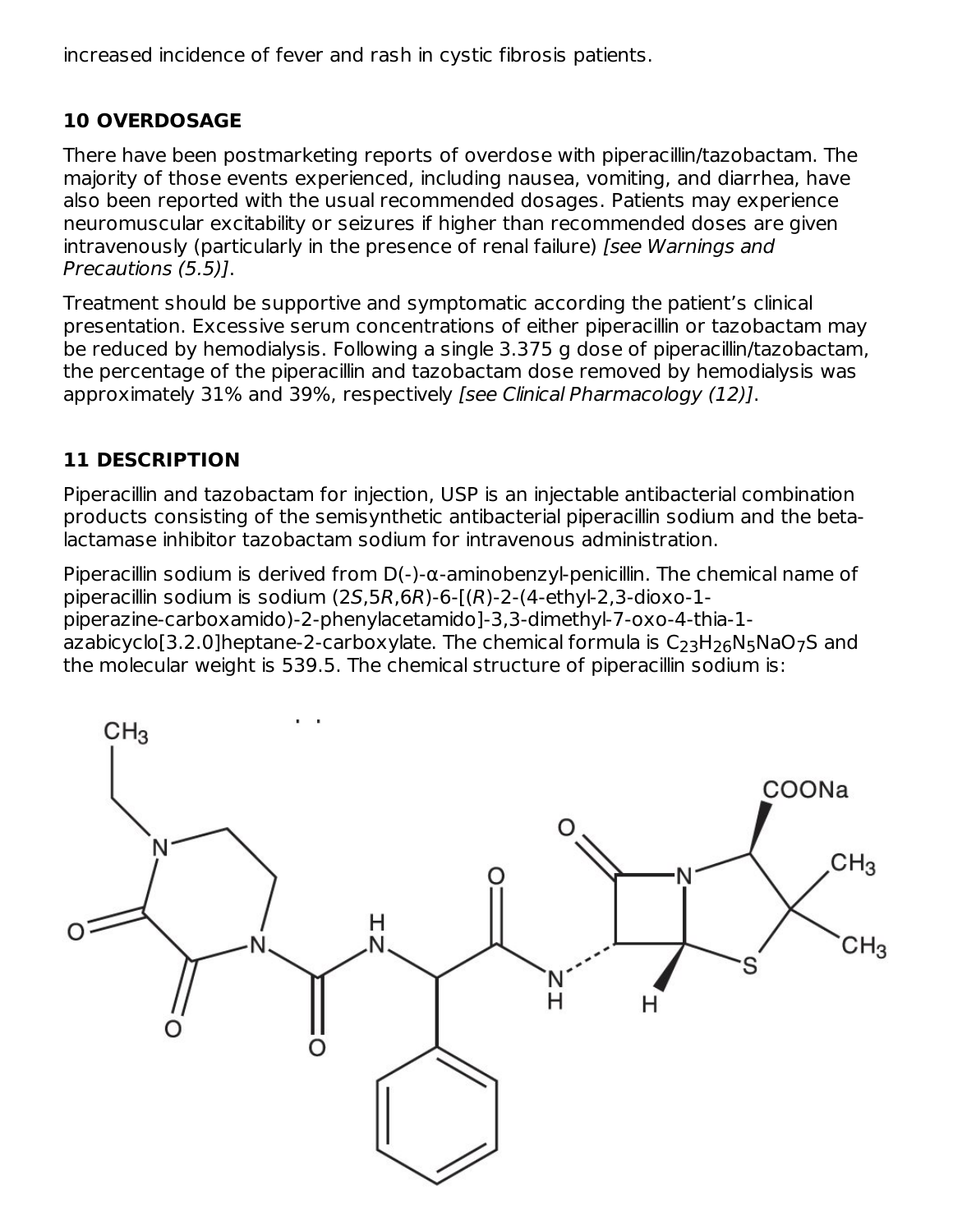Tazobactam sodium, a derivative of the penicillin nucleus, is a penicillanic acid sulfone. Its chemical name is sodium (2S,3S,5R)-3-methyl-7-oxo-3-(1H-1,2,3-triazol-1-ylmethyl)-4 thia-1‑azabicyclo[3.2.0]heptane-2-carboxylate-4,4-dioxide. The chemical formula is  $\mathsf{C}_{10}\mathsf{H}_{11}\mathsf{N}_{4}\mathsf{NaO}_{5}\mathsf{S}$  and the molecular weight is 322.3. The chemical structure of tazobactam sodium is:



Piperacillin and tazobactam for injection, USP, is a white to yellowish sterile, cryodesiccated powder consisting of piperacillin and tazobactam as their sodium salts packaged in glass vials. The product does not contain excipients or preservatives. Dilute solutions are colorless to yellowish.

Each piperacillin and tazobactam for injection, USP 2.25 g ADD-Vantage $^{\circledR}$  vial contains an amount of drug sufficient for withdrawal of piperacillin sodium equivalent to 2 grams of piperacillin and tazobactam sodium equivalent to 0.25 g of tazobactam. Each vial contains 4.69 mEq (108 mg) of sodium.

Each piperacillin and tazobactam for injection, USP 3.375 g ADD-Vantage $^{\circledR}$  vial contains an amount of drug sufficient for withdrawal of piperacillin sodium equivalent to 3 grams of piperacillin and tazobactam sodium equivalent to 0.375 g of tazobactam. Each vial contains 7.04 mEq (162 mg) of sodium.

Each piperacillin and tazobactam for injection, USP 4.5 g ADD-Vantage $^{\circledR}$  vial contains an amount of drug sufficient for withdrawal of piperacillin sodium equivalent to 4 grams of piperacillin and tazobactam sodium equivalent to 0.5 g of tazobactam. Each vial contains 9.39 mEq (216 mg) of sodium.

Piperacillin and tazobactam for injection, USP contains a total of 2.35 mEq (54 mg) of sodium (Na<sup>+</sup>) per gram of piperacillin in the combination product.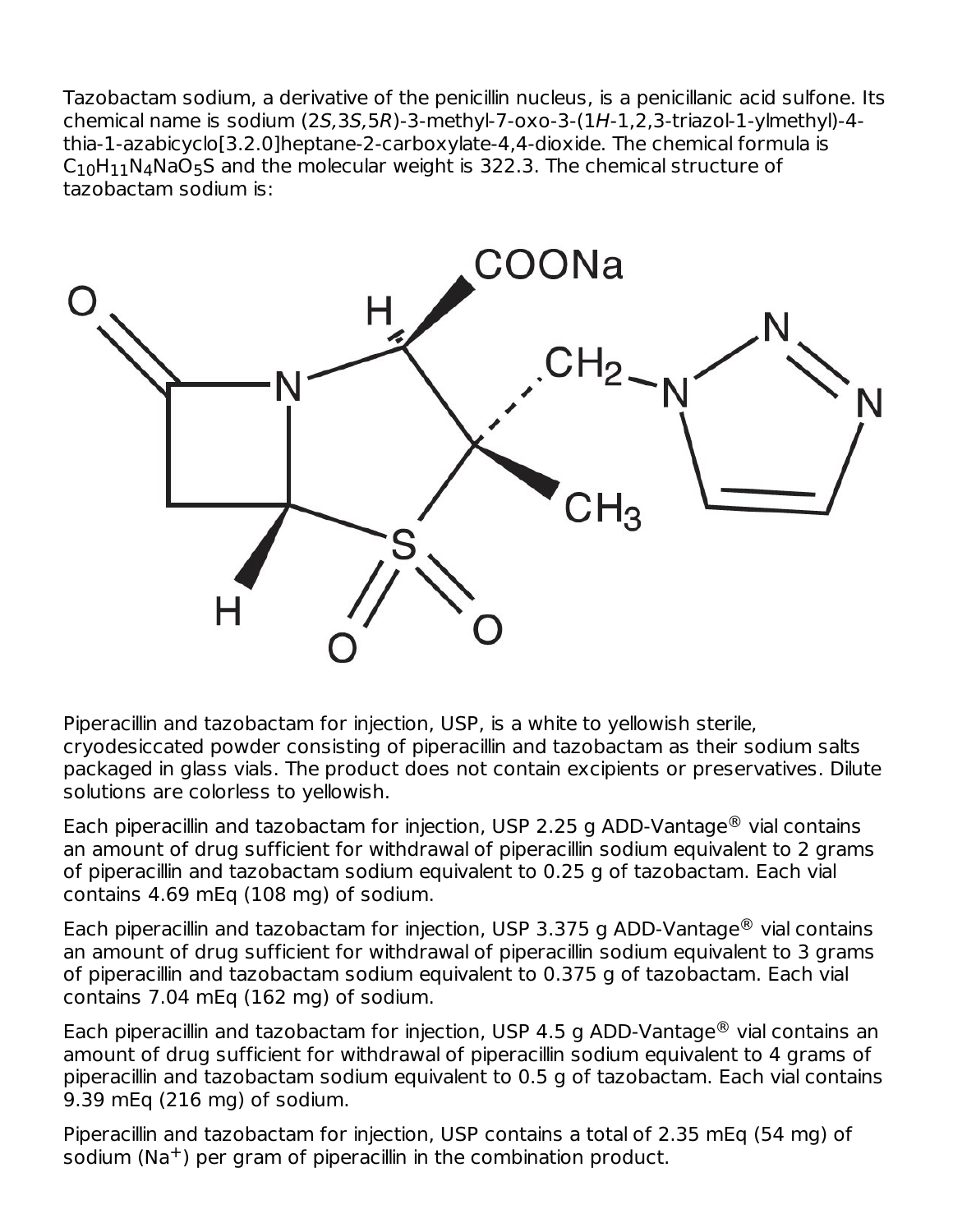# **12 CLINICAL PHARMACOLOGY**

# **12.1 Mechanism of Action**

Piperacillin and tazobactam for injection is an antibacterial drug [see Microbiology (12.4)].

# **12.2 Pharmacodynamics**

The pharmacodynamic parameter for piperacillin/tazobactam that is most predictive of clinical and microbiological efficacy is time above MIC.

# **12.3 Pharmacokinetics**

The mean and coefficients of variation (CV%) for the pharmacokinetic parameters of piperacillin and tazobactam after multiple intravenous doses are summarized in **Table 9.**

| <b>Piperacillin</b>                                     |                              |                                                             |                   |                    |                  |                             |  |  |
|---------------------------------------------------------|------------------------------|-------------------------------------------------------------|-------------------|--------------------|------------------|-----------------------------|--|--|
| Piperacillin/<br><b>Tazobactam</b><br>$\mathsf{Dose}^*$ | $C_{\text{max}}$<br>(mcg/mL) | AUC <sup>t</sup><br>$\lfloor$ (mcg•h/mL) $\rfloor$ (mL/min) | CL                | V<br>(L)           | $T_{1/2}$<br>(h) | CL <sub>R</sub><br>(mL/min) |  |  |
| 2.25 g                                                  | 134                          | 131 [14]                                                    | 257               | 17.4               | 0.79             |                             |  |  |
| $3.375$ g                                               | 242                          | 242 [10]                                                    | 207               | 15.1               | 0.84             | 140                         |  |  |
| 4.5 <sub>q</sub>                                        | 298                          | 322 [16]                                                    | 210               | 15.4               | 0.84             |                             |  |  |
|                                                         |                              |                                                             | <b>Tazobactam</b> |                    |                  |                             |  |  |
| Piperacillin/<br><b>Tazobactam</b><br>$\mathsf{Dose}^*$ | $C_{\text{max}}$<br>(mcg/mL) | AUC <sup>t</sup><br>$ (\mathsf{mcg\cdot h/mL}) $ (mL/min)   | CL                | $\mathbf v$<br>(L) | $T_{1/2}$<br>(h) | CL <sub>R</sub><br>(mL/min) |  |  |
| 2.25 g                                                  | 15                           | 16 [21]                                                     | 258               | 17                 | 0.77             |                             |  |  |
| $3.375$ q                                               | 24                           | 25[8]                                                       | 251               | 14.8               | 0.68             | 166                         |  |  |
| 4.5 <sub>q</sub>                                        | 34                           | 39.8 [15]                                                   | 206               | 14.7               | 0.82             |                             |  |  |

**Table 9: Mean (CV%) Piperacillin and Tazobactam PK Parameters**

\* Piperacillin and tazobactam were given in combination, infused over 30 minutes.

† Numbers in [ ] parentheses are coefficients of variation [CV%].

 $\mathsf{C}_{\mathsf{max}}$ : maximum observed concentration, AUC: Area under the curve, CL=clearance,  $\mathsf{CL}_\mathsf{R}$ = Renal clearance

V=volume of distribution,  ${\sf T}_{1/2}$  = elimination half-life

Peak plasma concentrations of piperacillin and tazobactam are attained immediately after completion of an intravenous infusion of piperacillin and tazobactam for injection. Piperacillin plasma concentrations, following a 30-minute infusion of piperacillin and tazobactam for injection, were similar to those attained when equivalent doses of piperacillin were administered alone. Steady-state plasma concentrations of piperacillin and tazobactam were similar to those attained after the first dose due to the short halflives of piperacillin and tazobactam.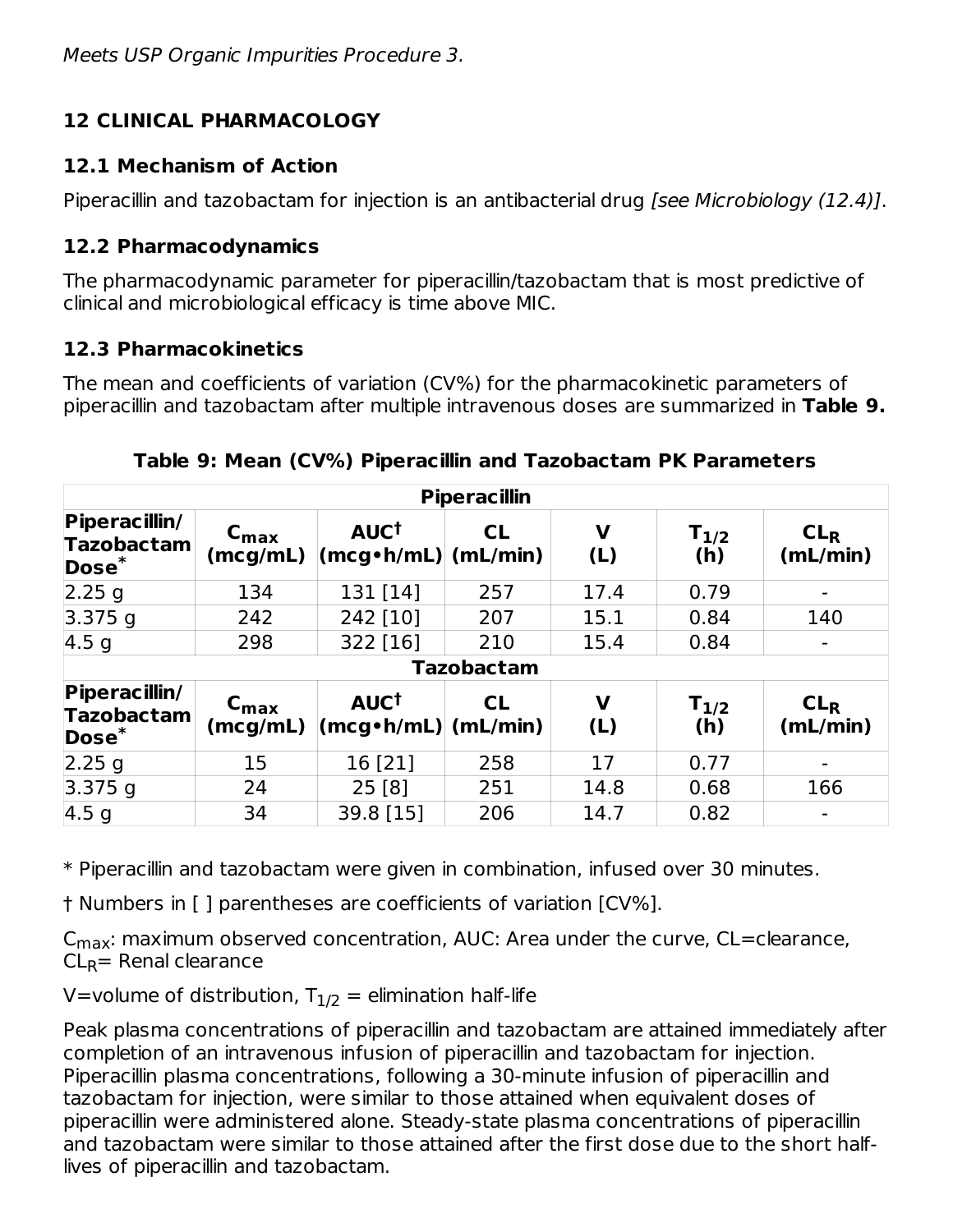### **Distribution**

Both piperacillin and tazobactam are approximately 30% bound to plasma proteins. The protein binding of either piperacillin or tazobactam is unaffected by the presence of the other compound. Protein binding of the tazobactam metabolite is negligible.

Piperacillin and tazobactam are widely distributed into tissues and body fluids including intestinal mucosa, gallbladder, lung, female reproductive tissues (uterus, ovary, and fallopian tube), interstitial fluid, and bile. Mean tissue concentrations are generally 50% to 100% of those in plasma. Distribution of piperacillin and tazobactam into cerebrospinal fluid is low in subjects with non-inflamed meninges, as with other penicillins (see **Table 10**).

#### **Table 10: Piperacillin/Tazobactam Concentrations in Selected Tissues and Fluids after Single 4 g/0.5 g 30-min IV Infusion of Piperacillin and Tazobactam for Injection**

| <b>Tissue</b><br>or Fluid             | $N^*$          | <b>Sampling</b><br>period <sup>t</sup><br>(h) | <b>Mean PIP</b><br><b>Concentration</b><br>Range<br>(mg/L) | Tissue:<br><b>Plasma</b><br>Range | <b>Tazo</b><br><b>Concentration</b><br>Range<br>(mg/L) | <b>Tazo</b><br><b>Tissue:</b><br><b>Plasma</b><br>Range |
|---------------------------------------|----------------|-----------------------------------------------|------------------------------------------------------------|-----------------------------------|--------------------------------------------------------|---------------------------------------------------------|
| <b>Skin</b>                           | 35             | $0.5 - 4.5$                                   | $34.8 - 94.2$                                              | $0.6 - 1.1$                       | $4 - 7.7$                                              | $0.49 -$<br>0.93                                        |
| Fatty<br><b>Tissue</b>                | 37             | $0.5 - 4.5$                                   | $4 - 10.1$                                                 | $0.097 -$<br>0.115                | $0.7 - 1.5$                                            | $0.1 - 0.13$                                            |
| <b>Muscle</b>                         | 36             | $0.5 - 4.5$                                   | $9.4 - 23.3$                                               | $0.29 - 0.18$                     | $1.4 - 2.7$                                            | $0.18 - 0.3$                                            |
| Proximal<br>Intestinal<br>Mucosa      | $\overline{7}$ | $1.5 - 2.5$                                   | 31.4                                                       | 0.55                              | 10.3                                                   | 1.15                                                    |
| Distal<br><b>Intestinal</b><br>Mucosa | $\overline{7}$ | $1.5 - 2.5$                                   | 31.2                                                       | 0.59                              | 14.5                                                   | 2.1                                                     |
| Appendix                              | 22             | $0.5 - 2.5$                                   | $26.5 - 64.1$                                              | $0.43 - 0.53$                     | $9.1 - 18.6$                                           | $0.8 - 1.35$                                            |

\* Each subject provided a single sample.

† Time from the start of the infusion.

### **Metabolism**

Piperacillin is metabolized to a minor microbiologically active desethyl metabolite. Tazobactam is metabolized to a single metabolite that lacks pharmacological and antibacterial activities.

### **Excretion**

Following single or multiple piperacillin and tazobactam for injection doses to healthy subjects, the plasma half-life of piperacillin and of tazobactam ranged from 0.7 to 1.2 hours and was unaffected by dose or duration of infusion.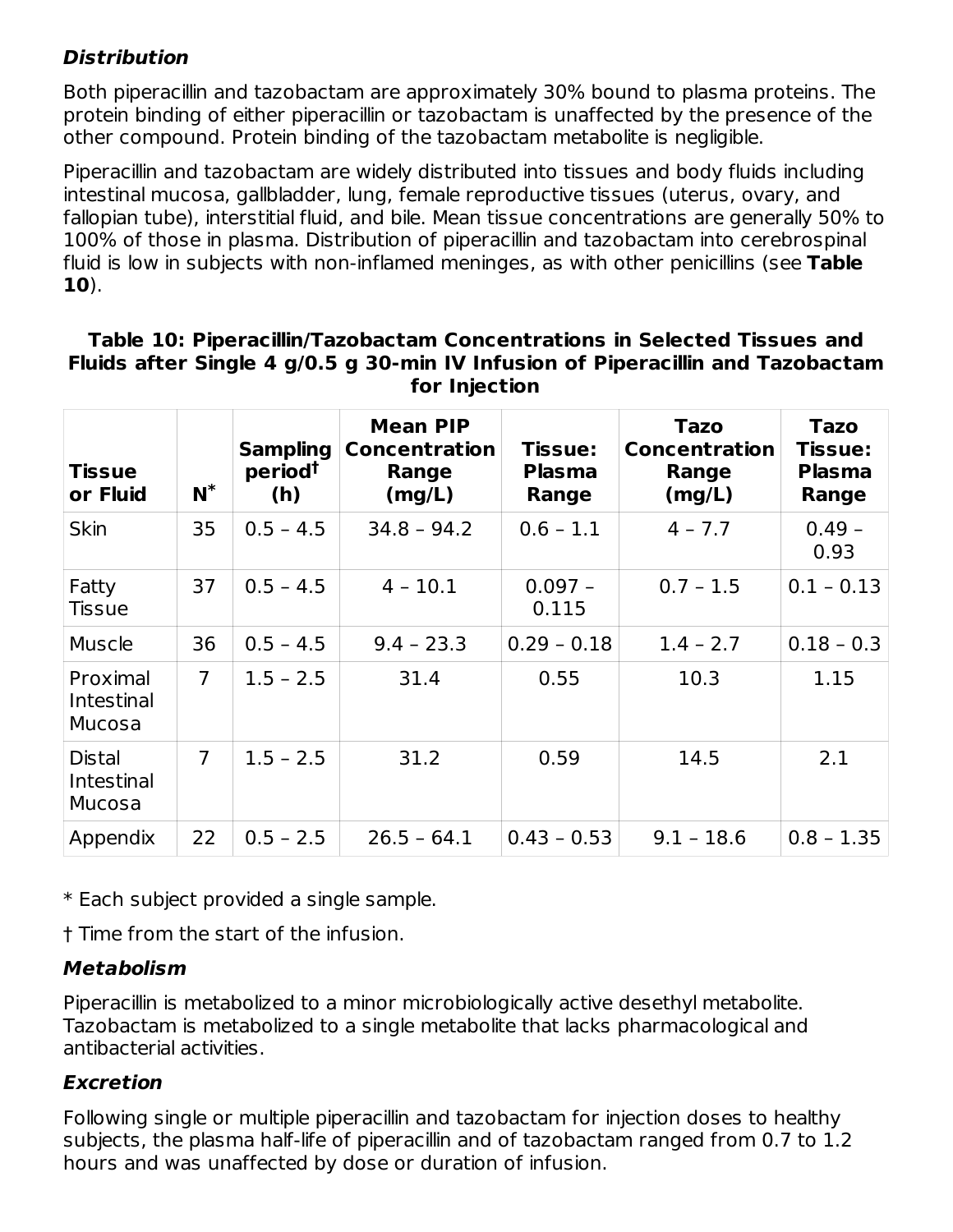Both piperacillin and tazobactam are eliminated via the kidney by glomerular filtration and tubular secretion. Piperacillin is excreted rapidly as unchanged drug with 68% of the administered dose excreted in the urine. Tazobactam and its metabolite are eliminated primarily by renal excretion with 80% of the administered dose excreted as unchanged drug and the remainder as the single metabolite. Piperacillin, tazobactam and desethyl piperacillin are also secreted into the bile.

# **Specific Populations**

### Renal Impairment

After the administration of single doses of piperacillin/tazobactam to subjects with renal impairment, the half-life of piperacillin and of tazobactam increases with decreasing creatinine clearance. At creatinine clearance below 20 mL/min, the increase in half-life is twofold for piperacillin and fourfold for tazobactam compared to subjects with normal renal function. Dosage adjustments for piperacillin and tazobactam for injection are recommended when creatinine clearance is below 40 mL/min in patients receiving the usual recommended daily dose of piperacillin and tazobactam for injection. See Dosage and Administration (2) for specific recommendations for the treatment of patients with renal-impairment.

Hemodialysis removes 30% to 40% of a piperacillin/tazobactam dose with an additional 5% of the tazobactam dose removed as the tazobactam metabolite. Peritoneal dialysis removes approximately 6% and 21% of the piperacillin and tazobactam doses, respectively, with up to 16% of the tazobactam dose removed as the tazobactam metabolite. For dosage recommendations for patients undergoing hemodialysis [see Dosage and Administration (2)].

# Hepatic Impairment

The half-life of piperacillin and of tazobactam increases by approximately 25% and 18%, respectively, in patients with hepatic cirrhosis compared to healthy subjects. However, this difference does not warrant dosage adjustment of piperacillin and tazobactam for injection due to hepatic cirrhosis.

### Pediatrics

Piperacillin and tazobactam pharmacokinetics were studied in pediatric patients 2 months of age and older. The clearance of both compounds is slower in the younger patients compared to older children and adults.

In a population PK analysis, estimated clearance for 9 month-old to 12 year-old patients was comparable to adults, with a population mean (SE) value of 5.64 (0.34) mL/min/kg. The piperacillin clearance estimate is 80% of this value for pediatric patients 2 to 9 months old. In patients younger than 2 months of age, clearance of piperacillin is slower compared to older children; however, it is not adequately characterized for dosing recommendations. The population mean (SE) for piperacillin volume of distribution is 0.243 (0.011) L/kg and is independent of age.

### **Geriatrics**

The impact of age on the pharmacokinetics of piperacillin and tazobactam was evaluated in healthy male subjects, aged 18 to 35 years ( $n=6$ ) and aged 65 to 80 years ( $n=12$ ). Mean half-life for piperacilln and tazobactam was 32% and 55% higher, respectively, in the elderly compared to the younger subjects. This difference may be due to age-related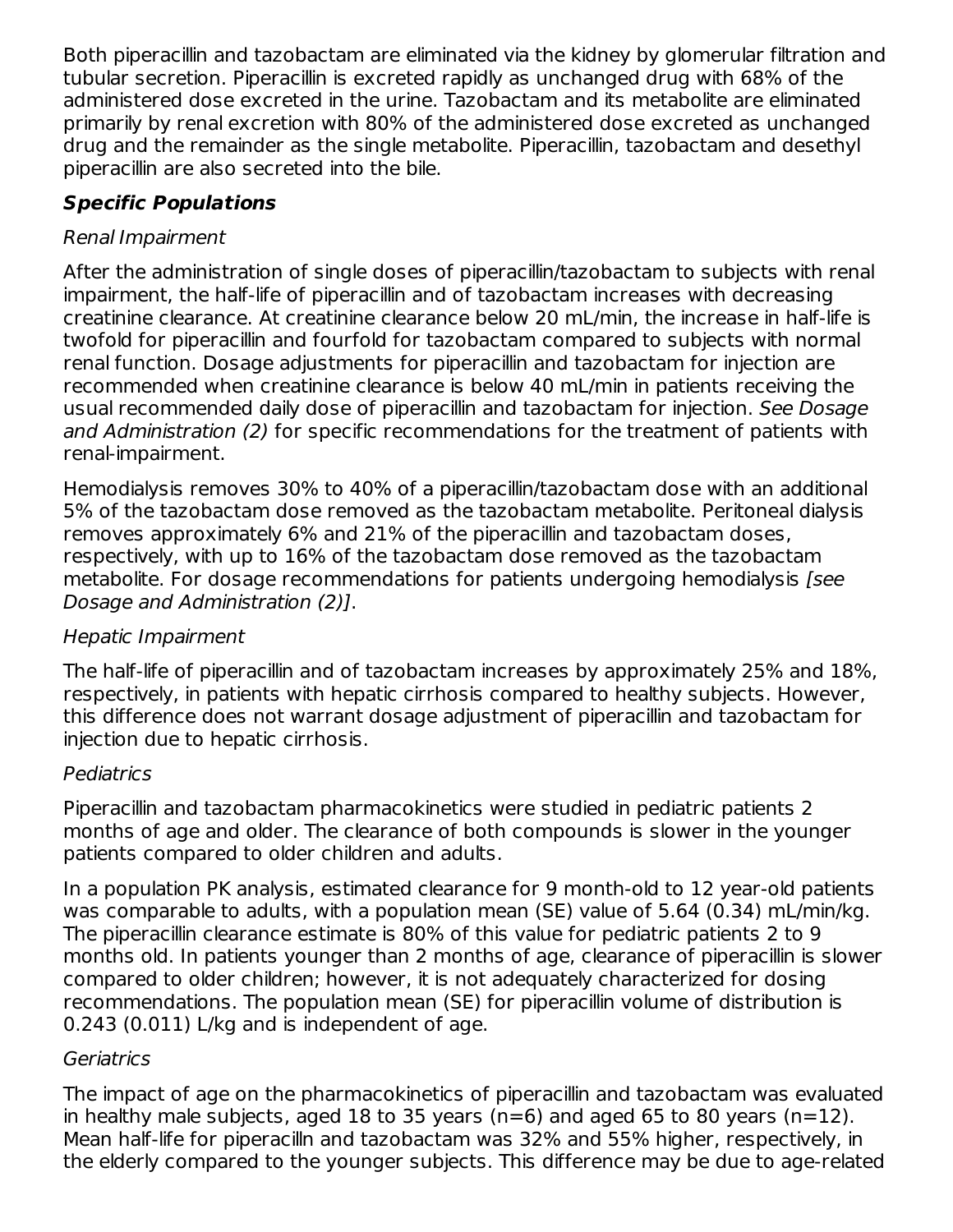changes in creatinine clearance.

Race

The effect of race on piperacillin and tazobactam was evaluated in healthy male volunteers. No difference in piperacillin or tazobactam pharmacokinetics was observed between Asian (n=9) and Caucasian (n=9) healthy volunteers who received single 4/0.5 g doses.

# **Drug Interactions**

The potential for pharmacokinetic drug interactions between piperacillin and tazobactam for injection and aminoglycosides, probenecid, vancomycin, heparin, vecuronium, and methotrexate has been evaluated [see Drug Interactions (7)].

# **12.4 Microbiology**

# **Mechanism of Action**

Piperacillin sodium exerts bactericidal activity by inhibiting septum formation and cell wall synthesis of susceptible bacteria. In vitro, piperacillin is active against a variety of grampositive and gram-negative aerobic and anaerobic bacteria. Tazobactam sodium has little clinically relevant in vitro activity against bacteria due to its reduced affinity to penicillinbinding proteins. It is, however, a beta-lactamase inhibitor of the Molecular class A enzymes, including Richmond- Sykes class III (Bush class 2b & 2b') penicillinases and cephalosporinases. It varies in its ability to inhibit class II and IV (2a & 4) penicillinases. Tazobactam does not induce chromosomally‑mediated beta-lactamases at tazobactam concentrations achieved with the recommended dosage regimen.

# **Antimicrobial Activity**

Piperacillin/tazobactam has been shown to be active against most isolates of the following microorganisms both in vitro and in clinical infections [see Indications and Usage (1)].

# **Aerobic Bacteria**

Gram-positive bacteria

Staphylococcus aureus (methicillin susceptible isolates only)

Gram-negative bacteria

Acinetobacter baumannii

Escherichia coli

Haemophilus influenzae (excluding beta-lactamase negative, ampicillin-resistant isolates)

Klebsiella pneumoniae

Pseudomonas aeruginosa (given in combination with an aminoglycoside to which the isolate is susceptible)

# **Anaerobic Bacteria**

Bacteroides fragilis group (B. fragilis, B. ovatus, B. thetaiotaomicron, and B. vulgatus)

The following in vitro data are available, but their clinical significance is unknown. At least 90 percent of the following bacteria exhibit an *in vitro* minimum inhibitory concentration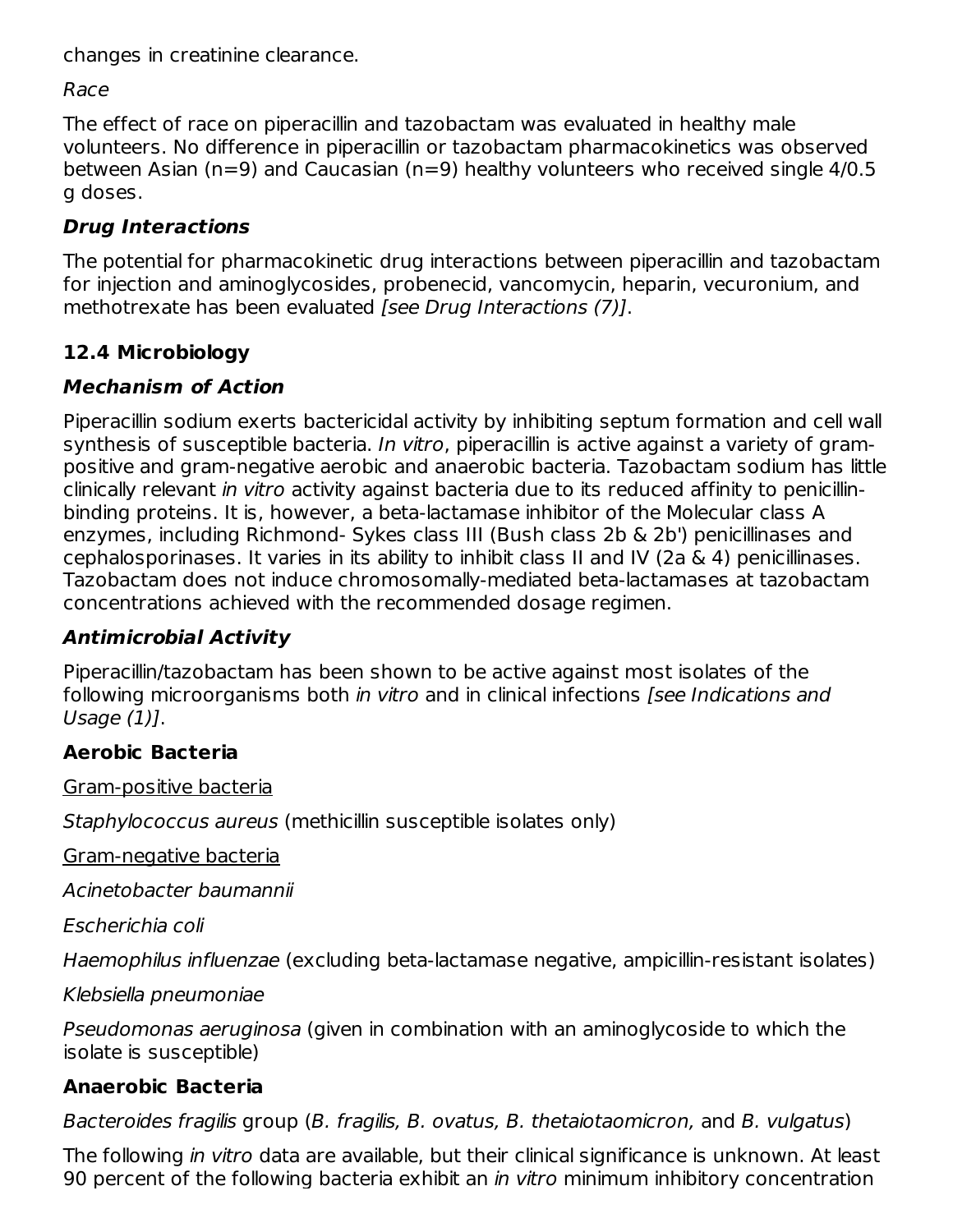90 percent of the following bacteria exhibit an in vitro minimum inhibitory concentration (MIC) less than or equal to the susceptible breakpoint for piperacillin/tazobactam against isolates of similar genus or organism group. However, the efficacy of piperacillin/tazobactam in treating clinical infections caused by these bacteria has not been established in adequate and well-controlled clinical trials.

# **Aerobic Bacteria**

# Gram-positive bacteria

Enterococcus faecalis (ampicillin or penicillin-susceptible isolates only)

Staphylococcus epidermidis (methicillin susceptible isolates only)

Streptococcus agalactiae †

Streptococcus pneumoniae  $\dagger$  (penicillin-susceptible isolates only)

Streptococcus pyogenes †

Viridans group streptococci †

Gram-negative bacteria

Citrobacter koseri

Moraxella catarrhalis

Morganella morganii

Neisseria gonorrhoeae

Proteus mirabilis

Proteus vulgaris

Serratia marcescens

Providencia stuartii

Providencia rettgeri

Salmonella enterica

# **Anaerobic Bacteria**

Clostridium perfringens

Bacteroides distasonis

Prevotella melaninogenica

<sup>†</sup>These are not beta-lactamase producing bacteria and, therefore, are susceptible to piperacillin alone.

# **Susceptibility Testing**

For specific information regarding susceptibility test interpretive criteria and associated test methods and quality control standards recognized by FDA for this drug, please see: https://www.fda.gov/STIC.

# **13 NONCLINICAL TOXICOLOGY**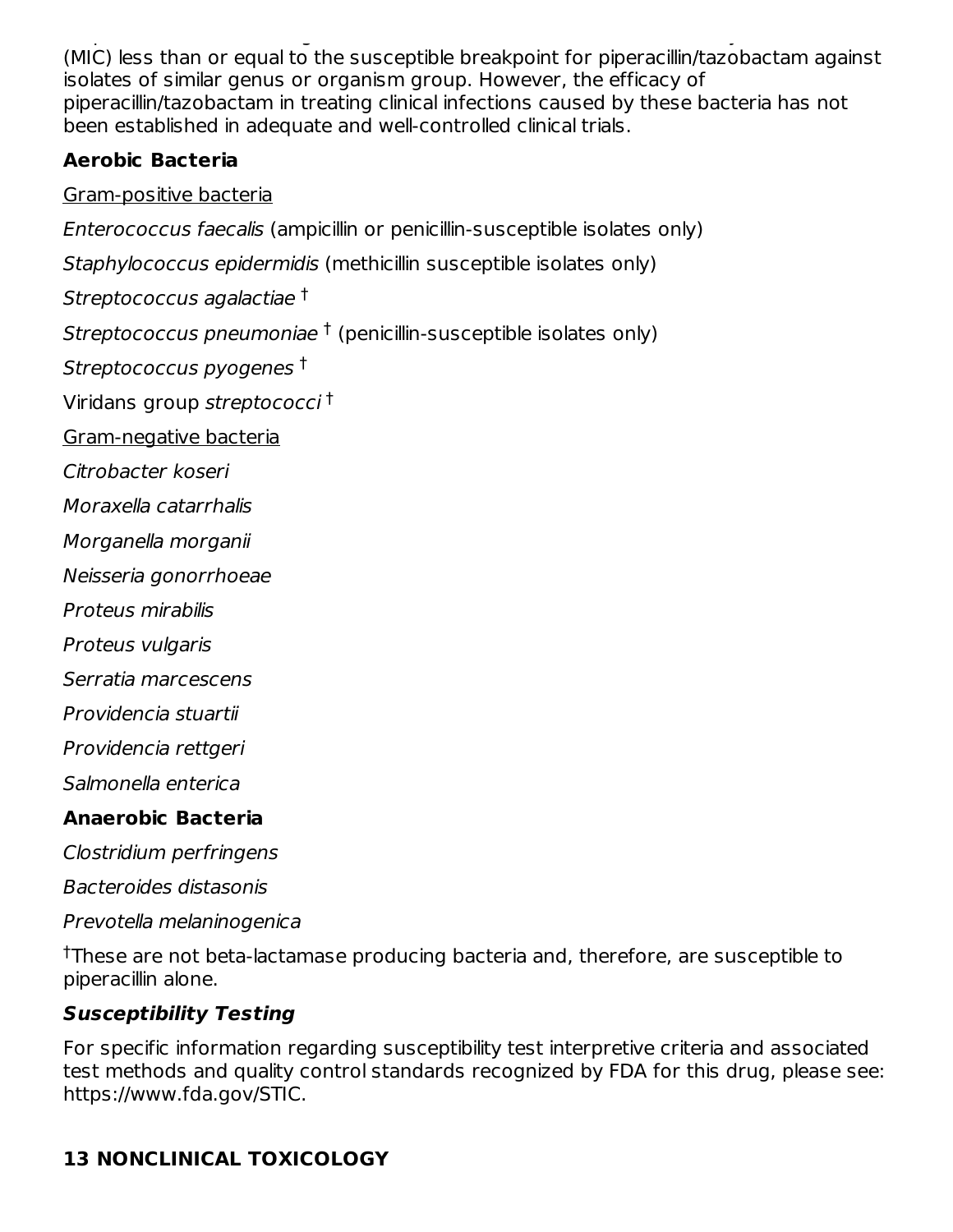### **13.1 Carcinogenesis, Mutagenesis, Impairment of Fertility**

#### **Carcinogenesis**

Long-term carcinogenicity studies in animals have not been conducted with piperacillin/tazobactam, piperacillin, or tazobactam.

#### **Mutagenesis**

Piperacillin/tazobactam was negative in microbial mutagenicity assays, the unscheduled DNA synthesis (UDS) test, a mammalian point mutation (Chinese hamster ovary cell HPRT) assay, and a mammalian cell (BALB/c-3T3) transformation assay. In vivo, piperacillin/tazobactam did not induce chromosomal aberrations in rats.

#### **Fertility**

Reproduction studies have been performed in rats and have revealed no evidence of impaired fertility when piperacillin/tazobactam is administered intravenously up to a dose of 1280/320 mg/kg piperacillin/tazobactam, which is similar to the maximum recommended human daily dose based on body-surface area (mg/m<sup>2</sup>).

### **15 REFERENCES**

1. Jensen J-US, Hein L, Lundgren B, et al. BMJ Open 2012; 2:e000635. doi:10.1136.

### **16 HOW SUPPLIED/STORAGE AND HANDLING**

Piperacillin and tazobactam for injection, USP is supplied as ADD-Vantage $^{\circledR}$  vials in the following sizes:

Each piperacillin and tazobactam for injection, USP 2.25 g ADD-Vantage $^{\circledR}$  vial provides piperacillin sodium equivalent to 2 grams of piperacillin and tazobactam sodium equivalent to 0.25 g of tazobactam. Each ADD-Vantage $^\circledR$  vial contains 4.69 mEq (108 mg) of sodium.

Supplied 10 per box – NDC 0409-3374-02

Each piperacillin and tazobactam for injection, USP 3.375 g ADD-Vantage $^{\circledR}$  vial provides piperacillin sodium equivalent to 3 grams of piperacillin and tazobactam sodium equivalent to 0.375 g of tazobactam. Each ADD-Vantage $^{\circledR}$  vial contains 7.04 mEq (162 mg) of sodium.

Supplied 10 per box – NDC 0409-3378-13

Each piperacillin and tazobactam for injection, USP 4.5 g ADD-Vantage $^{\circledR}$  vial provides piperacillin sodium equivalent to 4 grams of piperacillin and tazobactam sodium equivalent to 0.5 g of tazobactam. Each ADD-Vantage $^\circledR$  vial contains 9.39 mEq (216 mg) of sodium.

Supplied 10 per box – NDC 0409-3379-04

Piperacillin and tazobactam for injection, USP ADD-Vantage $^{\circledR}$  vials should be stored at 20° to 25°C (68° to 77°F) [see USP Controlled Room Temperature] prior to reconstitution.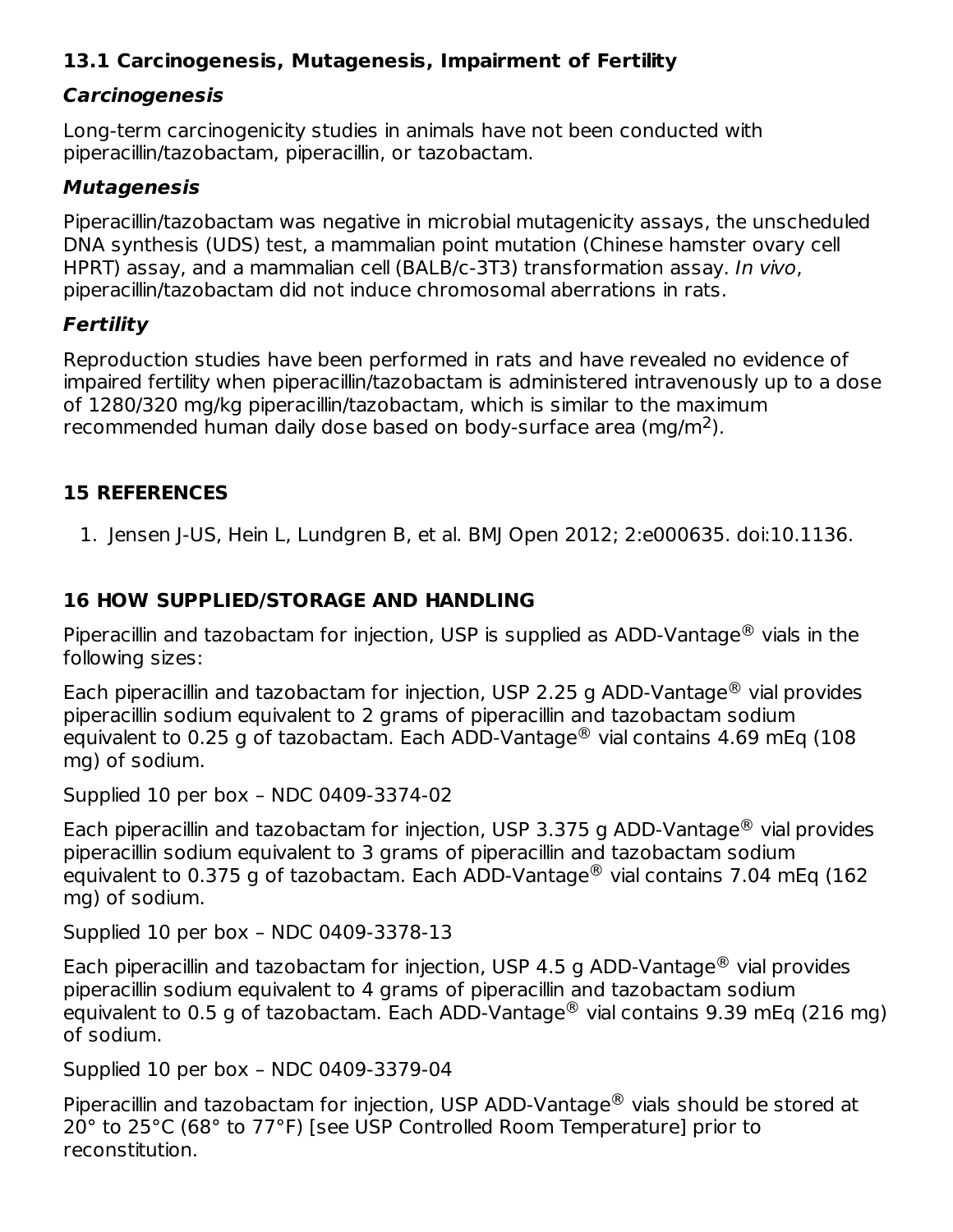# **17 PATIENT COUNSELING INFORMATION**

#### **Serious Hypersensitivity Reactions**

Advise patients, their families, or caregivers that serious hypersensitivity reactions, including serious allergic cutaneous reactions, could occur with use of piperacillin and tazobactam for injection that require immediate treatment. Ask them about any previous hypersensitivity reactions to piperacillin and tazobactam for injection, other beta-lactams (including cephalosporins), or other allergens [see Warnings and Precautions (5.2)].

#### **Hemophagocytic Lymphohistiocytosis**

Prior to initiation of treatment with piperacillin and tazobactam for injection, inform patients that excessive immune activation may occur with piperacillin and tazobactam for injection and that they should report signs or symptoms such as fever, rash, or lymphadenopathy to a healthcare provider immediately [see Warnings and Precautions (5.3)].

#### **Diarrhea**

Advise patients, their families, or caregivers that diarrhea is a common problem caused by antibacterial drugs, including piperacillin and tazobactam which usually ends when the drug is discontinued. Sometimes after starting treatment with antibacterial drugs, patients can develop watery and bloody stools (with or without stomach cramps and fever) even as late as two or more months after having taken the last dose of the drug. If this occurs, patients should contact their physician as soon as possible [see Warnings] and Precautions (5.8)].

#### **Antibacterial Resistance**

Patients should be counseled that antibacterial drugs including piperacillin and tazobactam for injection should only be used to treat bacterial infections. They do not treat viral infections (e.g., the common cold). When piperacillin and tazobactam for injection is prescribed to treat a bacterial infection, patients should be told that although it is common to feel better early in the course of therapy, the medication should be taken exactly as directed. Skipping doses or not completing the full course of therapy may (1) decrease the effectiveness of the immediate treatment and (2) increase the likelihood that bacteria will develop resistance and will not be treatable by piperacillin and tazobactam for injection or other antibacterial drugs in the future.

#### **Pregnancy and Lactation**

Patients should be counseled that piperacillin and tazobactam can cross the placenta in humans and is excreted in human milk [see Use in Specific Populations (8.1, 8.2)].

CLINITEST $\mathcal{P}$  is a registered trademark of Siemens Healthcare Diagnostics Inc.

 $\mathsf{ADD\text{-}V}$ antage $^\circledR$  is a registered trademark of Hospira, Inc.

Manufactured by Sandoz GmbH for Hospira, Inc.,

Lake Forest, IL 60045, USA.

46310248

#### **2.25 grams Label**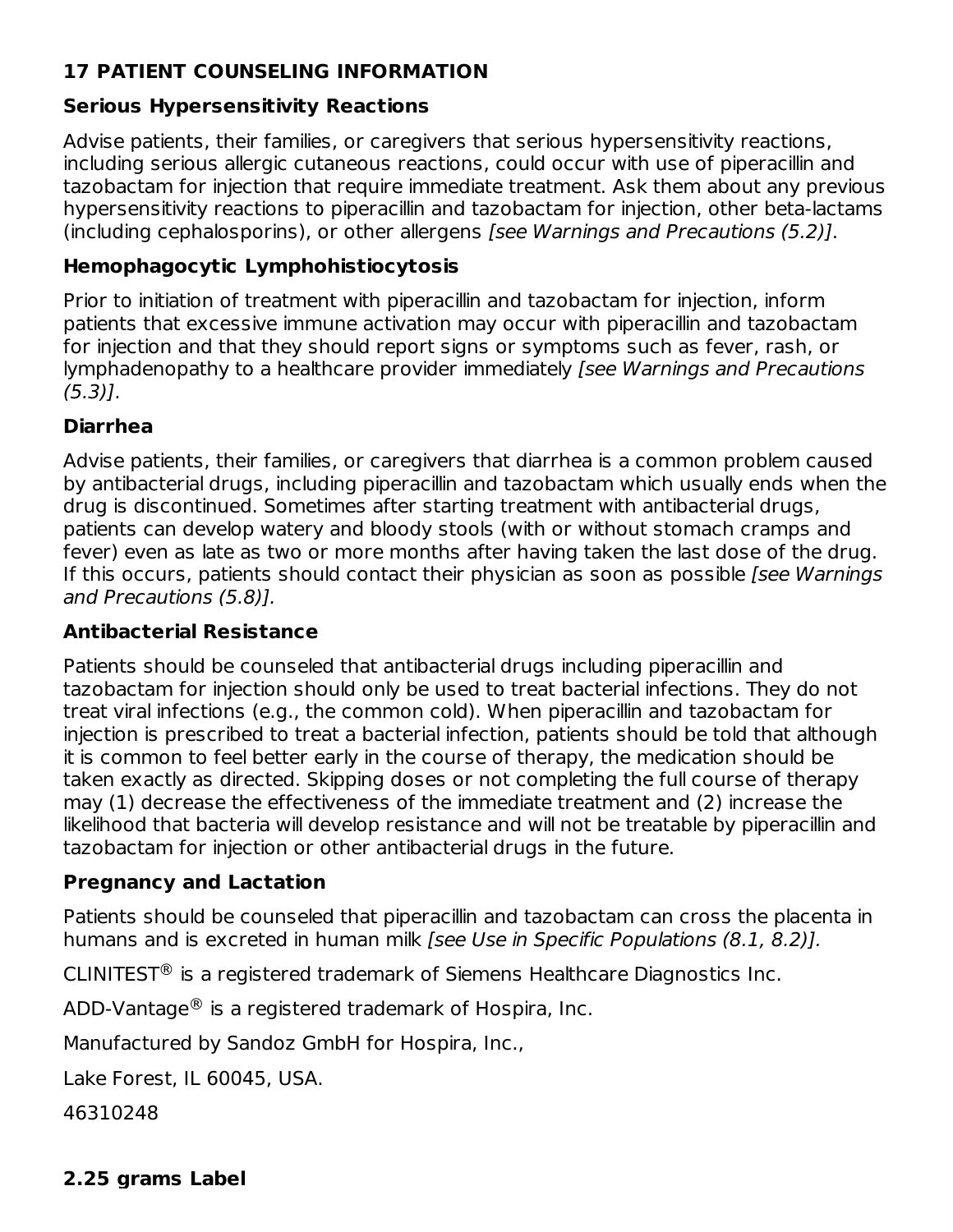

For Intravenous Use Hospira

**2.25 grams Label**

\*Each vial provides piperacillin and tazobactam for injection equivalent to 2 g piperacillin, 0.25 g tazobactam and 4.69 mEq (108 mg) of sodium.

Contains no preservative.

**Usual Dosage: See literature for intravenous** dilution and administration. See instruction sheet for reconstitution, storage and complete directions for use for the ADD-Vantage® system. See literature for stability and storage of ADD-Vantage<sup>®</sup> solutions after reconstitution. For use only with the ADD-Vantage<sup>®</sup> diluent container.

Store at 20° to 25°C (68° to 77°F) [see USP Controlled Room Temperature] prior to reconstitution.

ADD-Vantage® is a registered trademark of Hospira, Inc. Manufactured by Sandoz GmbH for Hospira, Inc.<br>Lake Forest, IL 60045, USA. 46254908 **Product of Spain** Rev. 07/2019

NDC 0409-3374-02 Rx only

Piperacillin and

**ADD-Vantage<sup>®</sup> Vials** 

Tazobactam

for Injection, USP

2.25 grams\*per ADD-Vantage® vial

10 x 2.25 gram Single-Dose

ADD-Vantage® Vials

For Intravenous Use

Hospira

# **3.375 grams Label**



\*Each vial provides piperacillin and tazobactam for injection equivalent to 3 q piperacillin, 0.375 q tazobactam and 7.04 mEq (162 mg) of sodium. Contains no preservative.

**Usual Dosage:** See literature for intravenous dilution and administration. See instruction sheet for reconstitution, storage and complete directions for use for the ADD-Vantage® system. See literature for stability and storage of ADD-Vantage® solutions after reconstitution. For use only with the ADD-Vantage® diluent container.

Store at 20° to 25°C (68° to 77°F) [see USP Controlled Room Temperature] prior to reconstitution. ADD-Vantage® is a registered trademark of Hospira, Inc. Manufactured by Sandoz GmbH for Hospira, Inc. Lake Forest, IL 60045, USA. **Product of Spain** Rev. 07/2019 46254911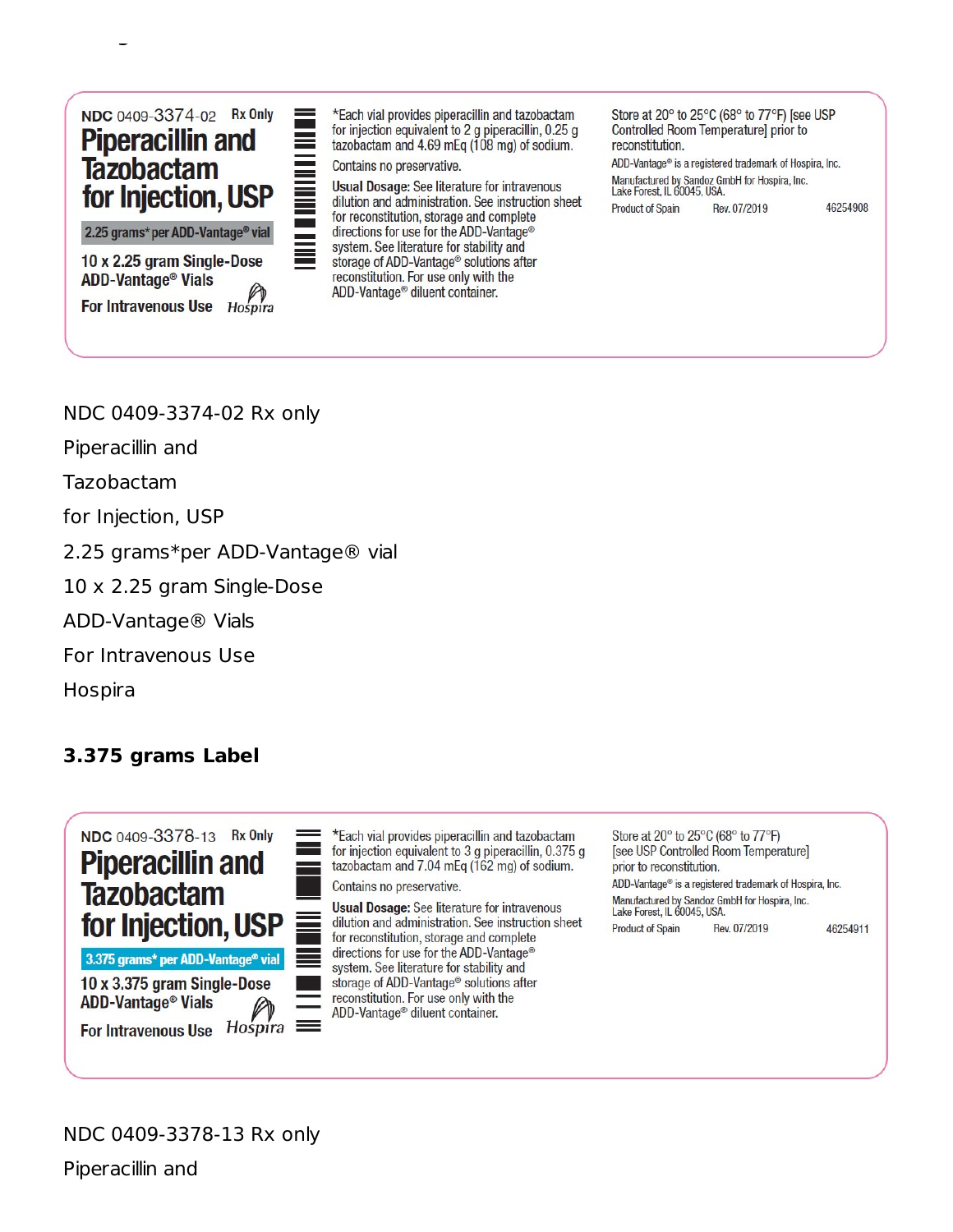Tazobactam for Injection, USP 3.375 grams\* per ADD-Vantage® vial 10 x 3.375 gram Single-Dose ADD-Vantage® Vials For Intravenous Use Hospira

### **4.5 grams Label**



4.5 grams\* per ADD-Vantage® vial

10 x 4.5 gram Single-Dose ADD-Vantage<sup>®</sup> Vials

For Intravenous Use  $H$ ospira  $\equiv$ 

\*Each vial provides piperacillin and tazobactam for injection equivalent to 4 g piperacillin, 0.5 g tazobactam and 9.39 mEq (216 mg) of sodium. Contains no preservative.

**Usual Dosage:** See literature for intravenous dilution and administration. See instruction sheet for reconstitution, storage and complete directions for use for the ADD-Vantage® system. See literature for stability and storage of ADD-Vantage® solutions after reconstitution. For use only with the ADD-Vantage® diluent container.

Store at 20° to 25°C (68° to 77°F) [see USP Controlled Room Temperature] prior to reconstitution. ADD-Vantage® is a registered trademark of Hospira, Inc.

Manufactured by Sandoz GmbH for Hospira, Inc. Lake Forest, IL 60045, USA. Rev. 07/2019 **Product of Spain** 

46254915

#### NDC 0409-3379-04 Rx only

Piperacillin and

Tazobactam

for Injection, USP

4.5 grams\* per ADD-Vantage® vial

10 x 4.5 gram Single-Dose

ADD-Vantage® Vials

For Intravenous Use

**Hospira** 

# **PIPERACILLIN AND TAZOBACTAM**

piperacillin and tazobactam injection, powder, lyophilized, for solution

| <b>Product Information</b>     |                         |                           |               |  |  |  |  |
|--------------------------------|-------------------------|---------------------------|---------------|--|--|--|--|
| <b>Product Type</b>            | HUMAN PRESCRIPTION DRUG | <b>Item Code (Source)</b> | NDC:0409-3374 |  |  |  |  |
| <b>Route of Administration</b> | INTRAVENOUS, PARENTERAL |                           |               |  |  |  |  |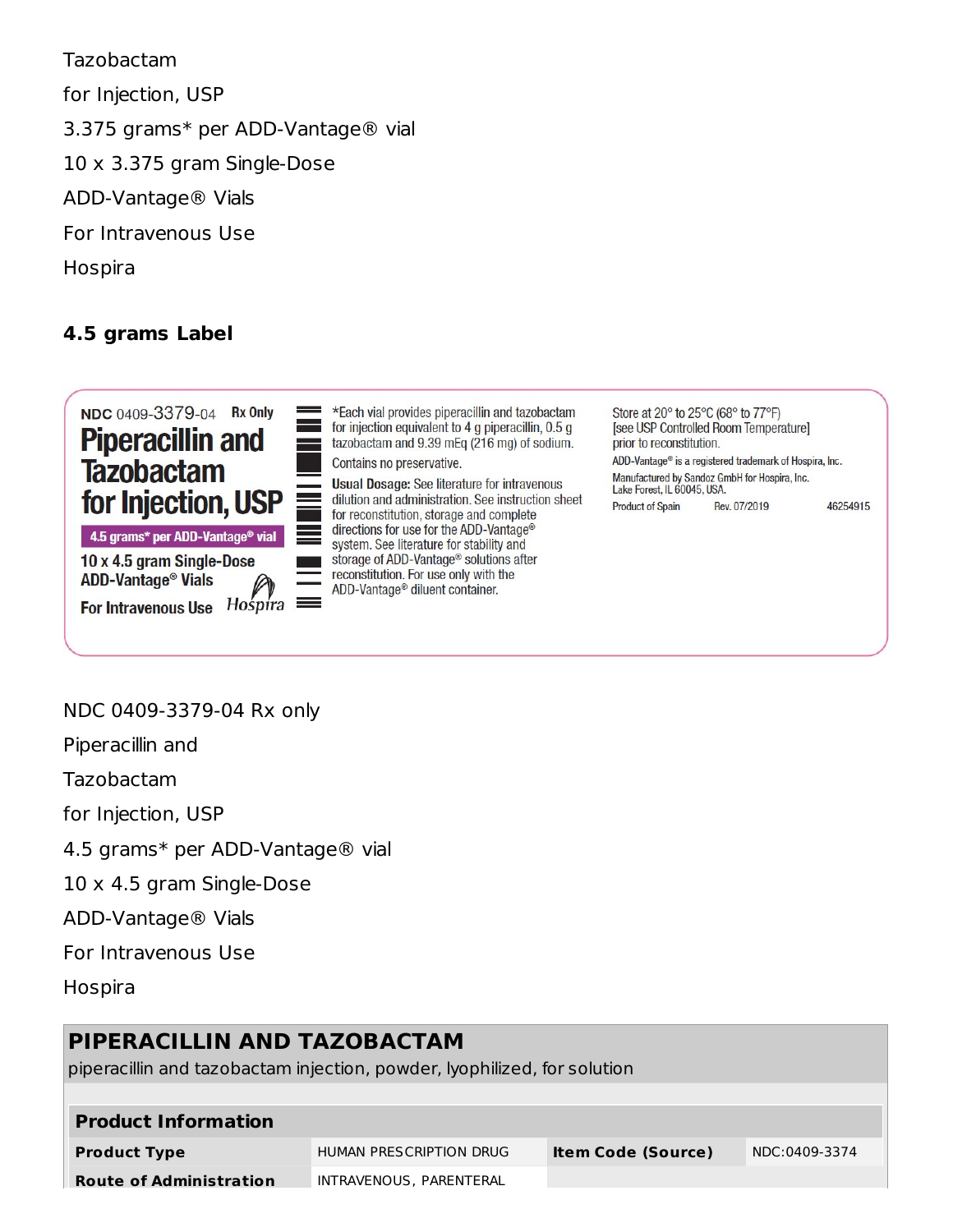| <b>Active Ingredient/Active Moiety</b>                                                                                         |                                                             |                                                                      |            |                                       |  |                                     |  |  |
|--------------------------------------------------------------------------------------------------------------------------------|-------------------------------------------------------------|----------------------------------------------------------------------|------------|---------------------------------------|--|-------------------------------------|--|--|
|                                                                                                                                | <b>Basis of Strength Strength</b><br><b>Ingredient Name</b> |                                                                      |            |                                       |  |                                     |  |  |
| PIPERACILLIN SODIUM (UNII: M98T6907HP) (PIPERACILLIN ANHYDROUS -<br>PIPERACILLIN<br>2q<br>UNII:91628532GX)<br><b>ANHYDROUS</b> |                                                             |                                                                      |            |                                       |  |                                     |  |  |
|                                                                                                                                |                                                             | TAZOBACTAM SODIUM (UNII: UXA545ABTT) (TAZOBACTAM - UNII:SE10G96M8W)  |            | TAZ OBACTAM                           |  | $0.25$ g                            |  |  |
|                                                                                                                                |                                                             |                                                                      |            |                                       |  |                                     |  |  |
|                                                                                                                                | <b>Packaging</b>                                            |                                                                      |            |                                       |  |                                     |  |  |
| #                                                                                                                              | <b>Item Code</b>                                            | <b>Package Description</b>                                           |            | <b>Marketing Start</b><br><b>Date</b> |  | <b>Marketing End</b><br><b>Date</b> |  |  |
| 1                                                                                                                              | NDC:0409-<br>3374-02                                        | 10 in 1 CARTON                                                       | 10/21/2010 |                                       |  |                                     |  |  |
| $\mathbf{1}$                                                                                                                   | NDC:0409-<br>3374-11                                        | 1 in 1 VIAL, SINGLE-USE; Type 0: Not a<br><b>Combination Product</b> |            |                                       |  |                                     |  |  |
|                                                                                                                                |                                                             |                                                                      |            |                                       |  |                                     |  |  |
| <b>Marketing Information</b>                                                                                                   |                                                             |                                                                      |            |                                       |  |                                     |  |  |
|                                                                                                                                | <b>Marketing</b><br><b>Category</b>                         | <b>Application Number or Monograph</b><br><b>Citation</b>            |            | <b>Marketing Start</b><br>Date        |  | <b>Marketing End</b><br>Date        |  |  |
|                                                                                                                                | <b>ANDA</b>                                                 | ANDA065363                                                           | 10/21/2010 |                                       |  |                                     |  |  |

 $\overline{\mathbb{R}}$ 

**Route of Administration**

|   | PIPERACILLIN AND TAZOBACTAM<br>piperacillin and tazobactam injection, powder, lyophilized, for solution |                                        |                                                                     |                           |                                       |  |                                     |  |  |
|---|---------------------------------------------------------------------------------------------------------|----------------------------------------|---------------------------------------------------------------------|---------------------------|---------------------------------------|--|-------------------------------------|--|--|
|   |                                                                                                         |                                        |                                                                     |                           |                                       |  |                                     |  |  |
|   | <b>Product Information</b>                                                                              |                                        |                                                                     |                           |                                       |  |                                     |  |  |
|   | <b>Product Type</b>                                                                                     |                                        | HUMAN PRESCRIPTION DRUG                                             | <b>Item Code (Source)</b> |                                       |  | NDC:0409-3378                       |  |  |
|   | <b>Route of Administration</b>                                                                          |                                        | INTRAVENOUS, PARENTERAL                                             |                           |                                       |  |                                     |  |  |
|   |                                                                                                         |                                        |                                                                     |                           |                                       |  |                                     |  |  |
|   |                                                                                                         |                                        |                                                                     |                           |                                       |  |                                     |  |  |
|   |                                                                                                         | <b>Active Ingredient/Active Moiety</b> |                                                                     |                           |                                       |  |                                     |  |  |
|   |                                                                                                         |                                        | <b>Ingredient Name</b>                                              |                           | <b>Basis of Strength Strength</b>     |  |                                     |  |  |
|   | UNII:91628532GX)                                                                                        |                                        | PIPERACILLIN SODIUM (UNII: M98T6907HP) (PIPERACILLIN ANHYDROUS -    |                           | PIPERACILLIN<br><b>ANHYDROUS</b>      |  | 3 g                                 |  |  |
|   |                                                                                                         |                                        | TAZOBACTAM SODIUM (UNII: UXA545ABTT) (TAZOBACTAM - UNII:SE10G96M8W) |                           | TAZ OBACTAM                           |  | $0.375$ q                           |  |  |
|   |                                                                                                         |                                        |                                                                     |                           |                                       |  |                                     |  |  |
|   | <b>Packaging</b>                                                                                        |                                        |                                                                     |                           |                                       |  |                                     |  |  |
| # | <b>Item Code</b>                                                                                        |                                        | <b>Package Description</b>                                          |                           | <b>Marketing Start</b><br><b>Date</b> |  | <b>Marketing End</b><br><b>Date</b> |  |  |
| 1 | NDC:0409-<br>3378-13                                                                                    | 10 in 1 CARTON                         |                                                                     | 10/21/2010                |                                       |  |                                     |  |  |
|   | NDC:0409-<br>3378-11                                                                                    | <b>Combination Product</b>             | 1 in 1 VIAL, SINGLE-USE; Type 0: Not a                              |                           |                                       |  |                                     |  |  |
|   |                                                                                                         |                                        |                                                                     |                           |                                       |  |                                     |  |  |